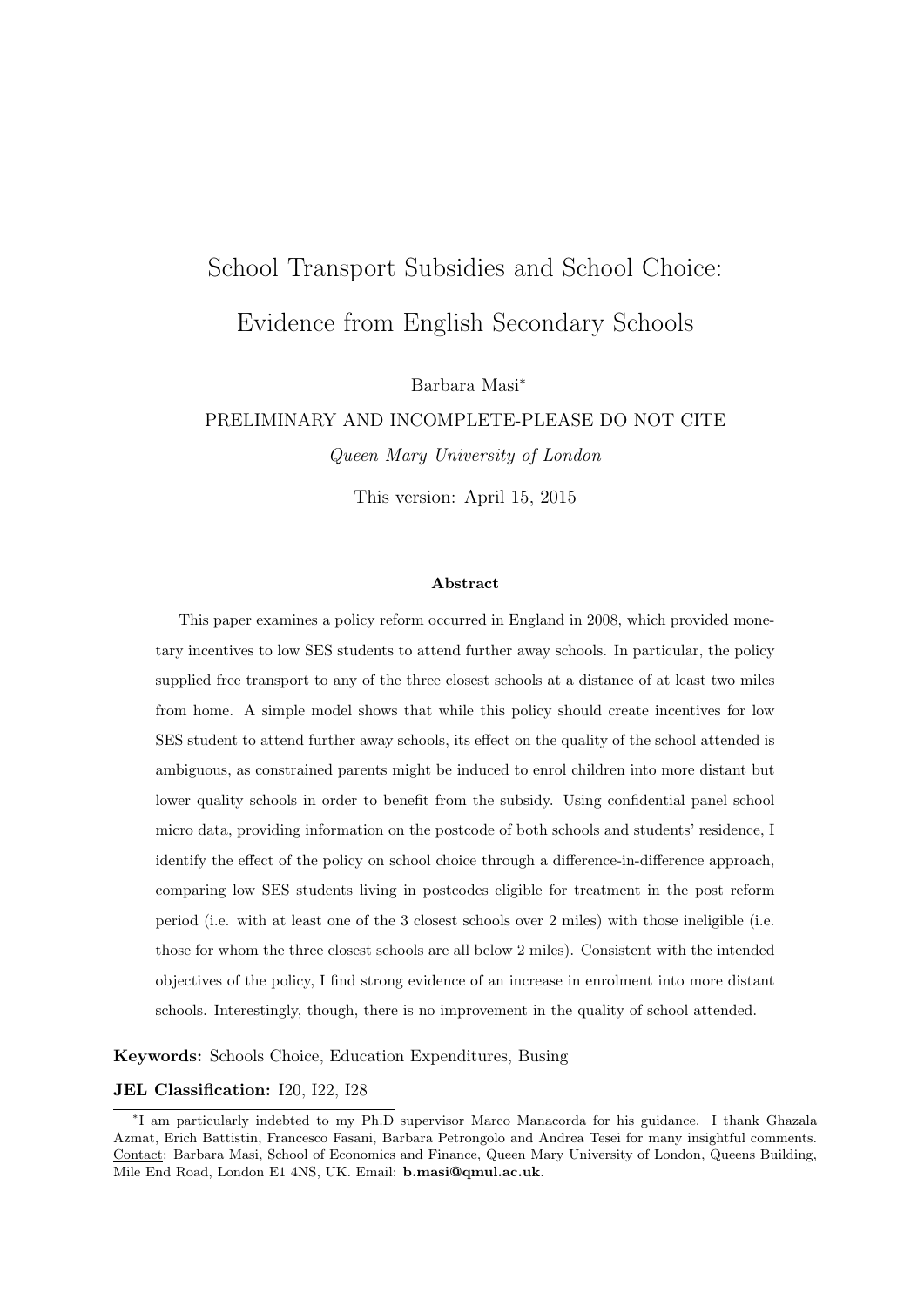## 1 Introduction

The scarce availability of transport modes affects school choice, especially among low income families. According to the National Transport Survey  $(NTS)^1$ , in 2009 more than 50% of households in the bottom quintile of the income distribution did not own a car or van, compared with only  $10\%$  in the top income group. Low rates of car ownership imply that families will need to rely on public transports if their children are enrolled in schools beyond walking distance, with significant impacts on both the time and monetary cost of attending school.<sup>2</sup>

The focus of this paper is a unique policy innovation which occurred in England in 2008 (Free Transport policy), providing monetary incentives to low income students to attend further away schools. Although transport subsides have always existed in the UK, in 2008 they became particularly generous for low SES students (i.e. whose parents are in receipt of benefits). In the specific, it extended the right to free transport to any of the three closest schools at a distance of at least two miles and no more than six miles from home. The policy explicitly aimed at increasing access for low SES families to high quality schools and reduce segregation, which in the England directly follows from de facto residential segregation and distance-based school admission criteria.<sup>3</sup>

There is plenty of evidence on how students benefit from higher quality schools in terms of test scores, decrease in drop out rates and non-cognitive outcomes. A large body of recent

<sup>&</sup>lt;sup>1</sup>The NTS is the primary source of data on personal travel patterns in Great Britain. The NTS is an established household survey which has been running continuously since 1988. It is designed to monitor long-term trends in personal travel and to inform the development of policy. The survey collects information on how, why, when and where people travel as well as factors affecting travel (e.g. car availability and driving licence holding). https://www.gov.uk/government/collections/national-travel-survey-statistics

<sup>&</sup>lt;sup>2</sup>On average, tickets fares for children aged under 16 are £1 for a single short journey, £1.20 for a medium length journey and £1.40 for a long journey.

 $3$ Despite being the first intervention of its kind, the rationales of the Free Transport policy closely resemble US desegregation policies, aiming at reducing school segregation of racial minorities (especially of Black students). In the United States secondary state education is universally available and based on free parental choice; however, schools are highly segregated due to residential clustering (differently from England however, high quality education in the US is mostly provided privately trough independent institutions which can freely set their own admission criteria). Past literature connected the implementation of school desegregation with a number of positive outcomes. Guryan (2004) finds a 3 percentage points reduction in drop out rates for Black students, while no effect is found for White students. Similarly, Reber (2010) shows that schools desegregation increased graduation rates among Black students by 15 %. Ashenfelter et al. (2005) report the positive effect of desegregation on long term outcomes of Black students, finding that Blacks who finished their schooling just before effective desegregation occurred fared poorly compared to Blacks who followed behind them in school by just a few years. Finally, Billings and Rockoff (2014) show that the rezoning following the end of busing sensibly widened racial inequality despite the effort of local schools to mitigate the impacts of increased segregation through an increase in the resources invested in education. Students reassigned to high minority schools displayed persistently lower grades at graduation, lower college attendance and higher crime rates.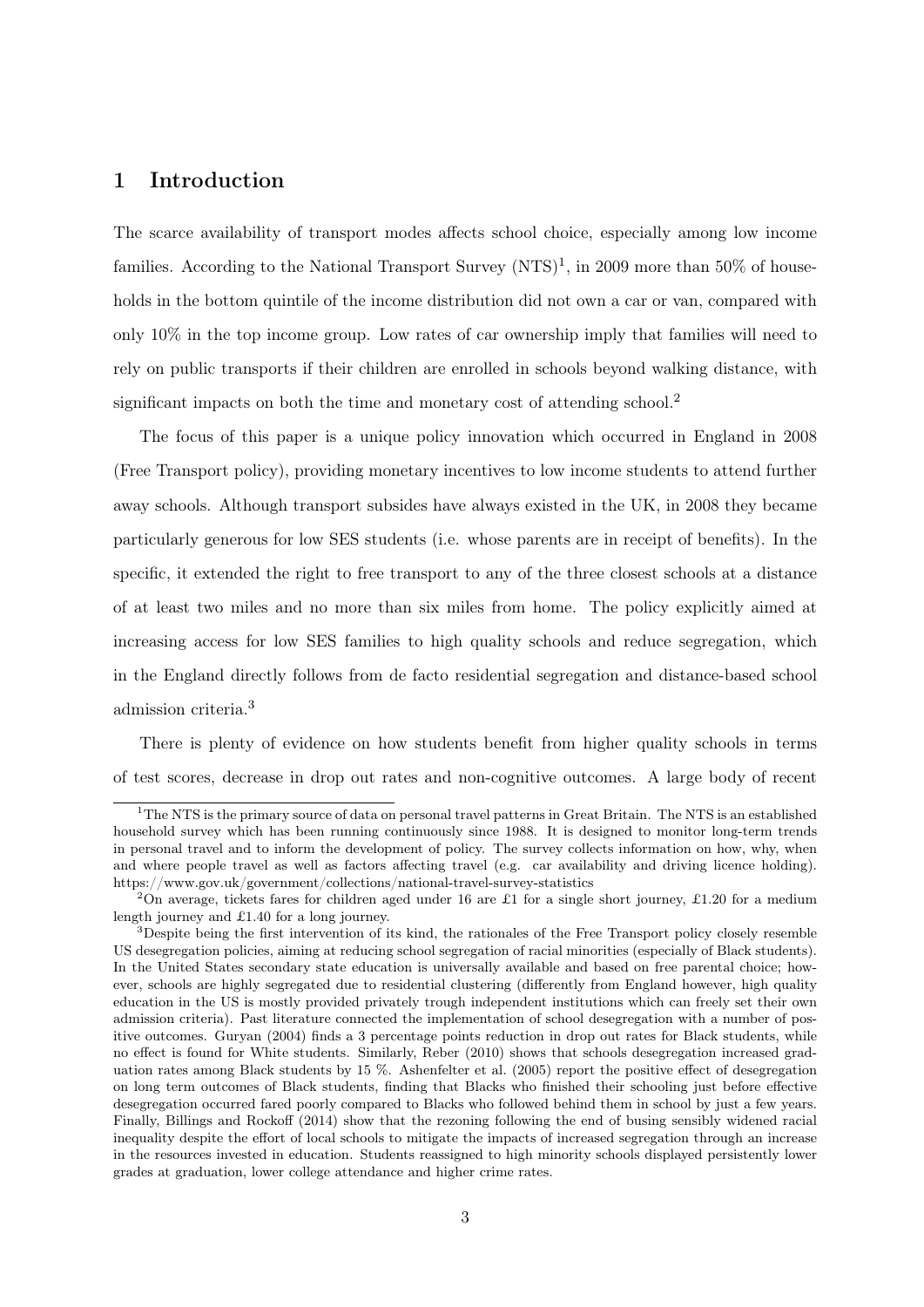literature focuses on the impact of the newly introduced charter schools in the US. These schools emphasize traditional reading and math skills, extended instruction time and selective teachers hiring. Abdulkadiglu et al. (2011) show that oversubscribed charter schools in Boston increase the test scores of low-income students by a third of a standard deviation a year - enough to eliminate the black-white test score gap in a few years of attendance. Similar effects have been found in New York City (Dobbie and Fryer, 2011). More recently, Abdulkadirglu et al. (2014) find that Boston charter attendance boosted SAT scores sharply, along with the probability of taking an Advanced Placement exam.<sup>45</sup>

As in the US, England school admission policies are not based on geographic zoning, implying that students could potentially apply and attend any secondary school of the country. Nonetheless, low income students usually attend schools of sensibly lower quality compared to the national average. This follows, on one side, from the segregation of low income students into poor neighbourhoods supplied by low quality schools and, on the other side, from distance-based admission policies for oversubscribed schools. Gibbons et al. (2012) provide insightful evidence of the value English families attach to the availability of good schools nearby: using a regression discontinuity approach, they show that a one standard deviation increase in the school's value added or raw test scores increases house prices by  $3\%$ .<sup>6</sup> Whether the introduction of free transport does not affect the likelihood of admission to a popular school, it reduces the cost of attending further away institutions, de facto expanding the available choice for constrained families. Empirical evidence shows that an increase in school choice has a positive impact on students' academic performance. Among the others, Lavy (2010) explores the effect of the end of inter-district busing in Tel-Aviv public schools. Similarly to the US, before 1994 students' assignment to secondary schools was motivated by social and ethnic integration and included busing of some pupils across the city's schooling districts. The 1994 programme terminated the previous system and granted families access to all secondary schools, both within and outside the district. He finds that students affected by the end of busing displayed lower drop out rates and

<sup>&</sup>lt;sup>4</sup>The tests are the culmination of year long Advanced Placement courses. Many colleges and universities in the U.S. grant credits or advanced placement based on AP test scores; those in over twenty other countries do likewise.

<sup>5</sup>For additional evidence on the benefits on charter schools see also Hoxby and Murarka (2009), Dobbie and Roland G. Fryer (2011) and Abdulkadiglu et al. (2011).

 ${}^{6}$ For additional evidence on the link between housing market prices and school quality see also Black (1999), Hoxby (2000), Rothstein (2006) and Fack and Grenet (2010).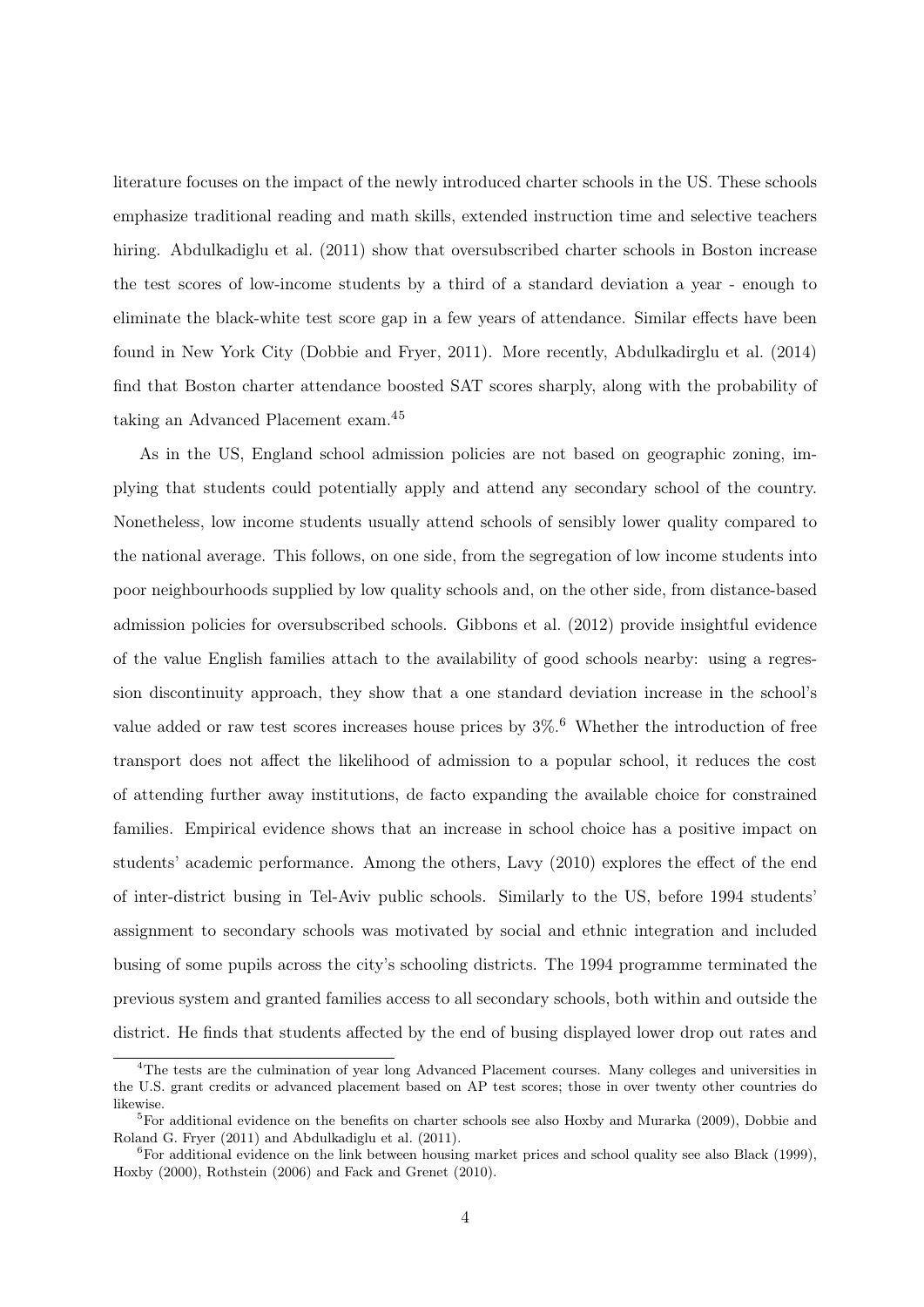significantly higher cognitive achievement than others. Moreover, also non academic outcomes, such as students' satisfaction and social acclimation, improved as a result of the better match between students and schools. Cullen et al. (2005) explore the impact of school choice on student outcomes in the context of open enrollment within the Chicago Public Schools (CPS). Roughly half of the students opt out of their assigned high school to attend a different CPS school, and these students are much more likely than those who remain in their assigned schools to graduate.

Though empirical evidence suggests that an increase in schools availability should improve families' choice, the effect of introducing free transport conditioning on school distance is ambiguous. A simple model shows that while this policy should create incentives for low SES student to attend further away schools, its effect on the quality of the school attended is less clear. Intuitively, when available schools differ widely in terms of quality the policy should not have any effect on choice, as parents would already enrol their children in the best school regardless of the subsidy. Free transport, however, may have an effect when the difference in the quality is not very pronounced. Interestingly, the policy may have the undesired outcome of inducing constrained parents to opt for further away schools even if the quality is lower than the nearest one in order to benefit from the subsidy.

This paper explores the effects of selective transport subsidies on families' school decision in the transition from primary to secondary school. Using a unique dataset on the universe of England's students providing information on both pupils' postcode of residence and school history, I identify the effect of the policy on school choices through a difference-in-difference approach, comparing low SES students living in postcodes eligible for treatment in the post reform period (i.e. with at least one of the 3 closest schools over 2 miles and below 6 miles) with those ineligible (i.e. those for whom the three closest schools are all below 2 miles). As the programme is based on walking distances, I computed the shortest route between pupils' postcodes and schools' postcodes using the Geographic Information System (GIS). Furthermore, I use students' postcodes measured prior to the entrance in secondary school (i.e. in their last year of primary school), to address endogenous relocation resulting from the policy change.

Consistent with the intended objectives of the policy, I find strong evidence of an increase in the probability of enrolling into more distant schools of the order of 2%. The effect on the quality of the school attended, however, is striking, with the quality of the school attended declining by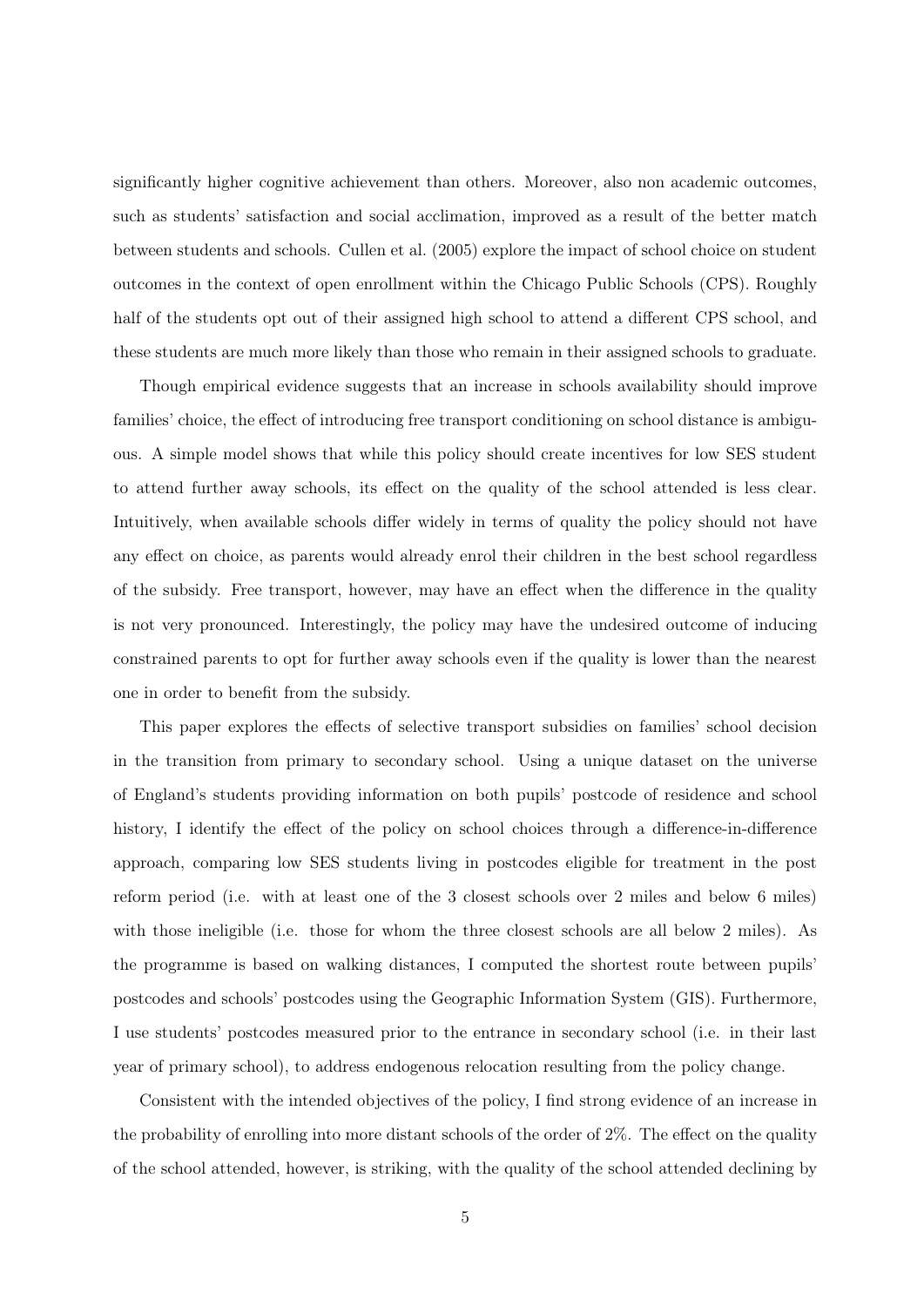0.012 standard deviations in the post programme period. Estimates are less clear with respect to the quality of the school chosen, the effect being negative or zero at the most, depending on the definition of quality and the regression specification. I also find evidence of low income families enrolling their children into schools with a higher proportion of White British and low income students, suggesting that they attach some value to schools' pupil composition.

Overall though, the introduction of free transport does not seem to yield the desired effect of improving the quality of the school attended by low SES students.

## 2 Background

This paper focuses on public school students in their transition from primary to secondary school. Compulsory primary education in England runs from age 5 to age 16.<sup>7</sup> The National Curriculum is divided into four Key Stages: Key Stage 1, going from age 5 to 7, Key Stage 2, going from age 7 to age 11, Key Stage 3 going from age 11 to age 14 and Key Stage 4, from age 14 to age 16.<sup>8</sup>

In the Spring at the end of each Key Stage (KS) students are assessed in three compulsory subjects, Mathematics English and Science, either by teacher assessment (in Key Stage 1 and Key Stage 3) or by standard national tests (SATS, in Key Stage  $2$ ).<sup>9</sup> At the end of KS4, though not mandatory, most of the students take the General Certificate of Secondary Education (GCSE), <sup>10</sup> the minimum requirement being to sit national exams in Mathematics, English and Science.<sup>11</sup>

School admission to both primary and secondary schools is based on the principle of free parental choice: parents can apply to any school, regardless of their Local Authority of residence (LA, roughly comparable to New York City's Boroughs) .

The only limit to parents' free choice is oversubscription of most popular schools. In this case admissions are to be determined on the basis of the schools' own criteria, which must be non

<sup>7</sup>There is no grade retention in England, so age corresponds to school grade.

<sup>8</sup>A second route available to students consists of a three tier track with students enrolling in primary school at age 6-9, in middle school at age 9-13 and in secondary school from then on. However, even if very popular in the 80's, the number of middle schools started declining already in the early 90's and nowadays only a negligible fraction of students follows this path (roughly 5% of the whole population).

<sup>9</sup>Evaluation of Key Stage 3 become teacher assessed in the academic year 2008/2009.

 $^{10}$ Roughly 95% of students in Key Stage 4 take the final exams. This is also an essential requirement to access higher education. Moreover, virtually all universities set requirements on additional subjects to be taken at the GCSE, as well as on minimum grades.

<sup>&</sup>lt;sup>11</sup>To pass the GCSE all students are required to take the exam in first level(*core*) science (Single Award). Students can also choose to pursue a Double Award (*core* and *additional*) or a Triple Award (biology, chemistry and physics).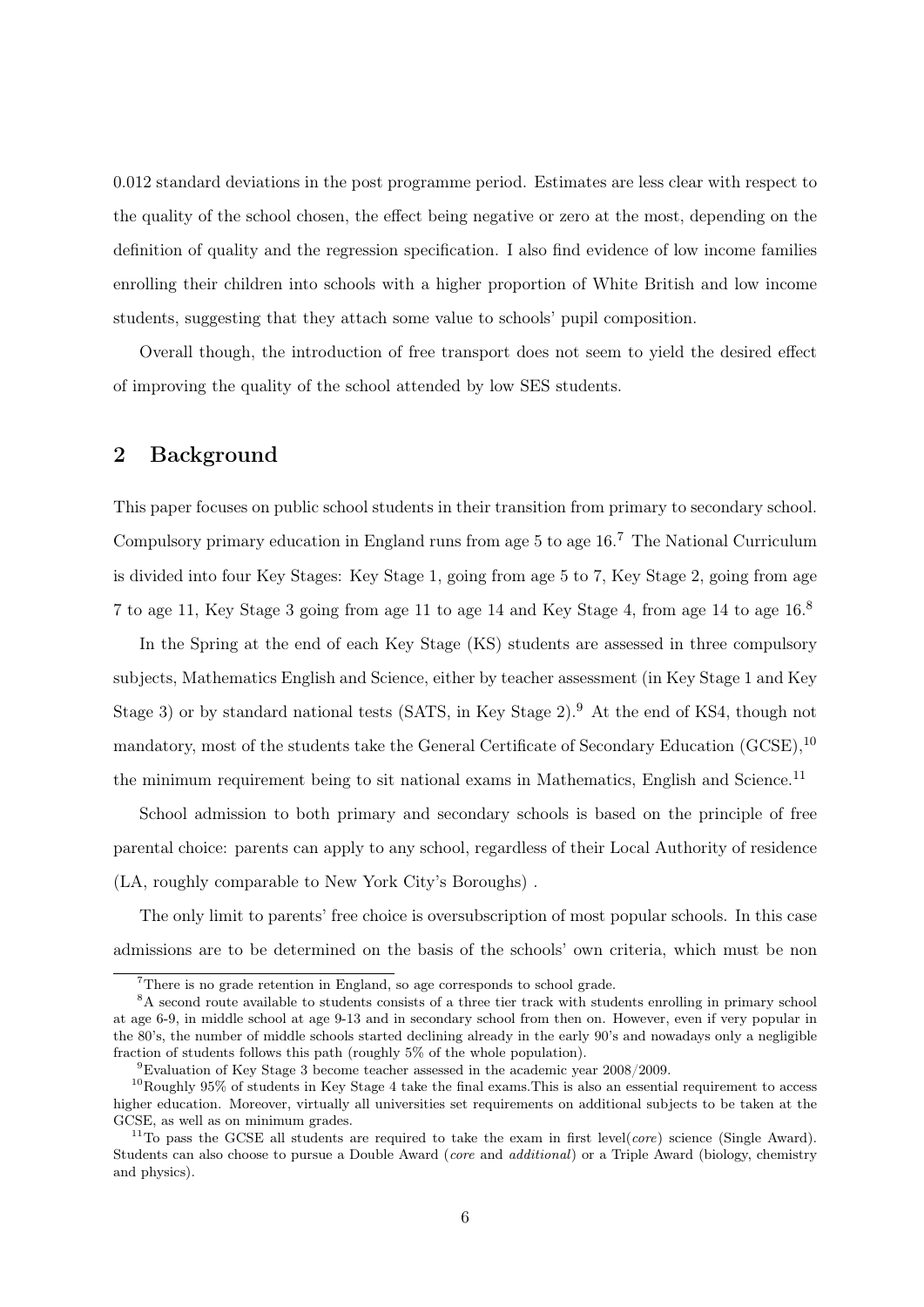discriminating according to the Department of Education's (DfE) guidelines. Most schools give priority to: 1) pupils with special education needs  $(SEN)$ , 2) students who have siblings already at the school and 3)students who live close. Some schools, namely grammar schools, may select students on the basis of their ability; however, the share of these schools is negligible.

Every year LAs' websites publish an up-to-date list of the schools available within their boundaries, along with all the steps needed to complete the application process.<sup>12</sup> Every school is then required to publish on their websites detailed information on their past performances ("performance tables"), typically Key Stage 2 and Key Stage 4 attainment measures, and additional statistics, such as the pupil/teacher ratio and pupils' ethnic composition. Even if the criteria to complete the performance tables have been reviewed almost every year, measures of pupils' achievement in both Mathematics and English have always been included. Additional to the performance tables, schools' websites must include a link to Ofsted's website, an independent body producing detailed reports on perceived schools' quality on the basis of students' and parents' satisfaction. <sup>13</sup>

This study focuses on a unique policy change that occured in 2008 (Free Transport policy), aiming at increasing choice of low income families through the provision of free transport. Since 1996 introduced the duty for Local Authorities to provide free transport to students aged 11-16 years old attending their nearest available school provided this is more than 3 miles and less than 6 miles of walking distance from their home.<sup>14</sup> Assistance from LAs could take different forms: school buses (" yellow buses") to free tickets for public transports, private cars and taxis or car mileage bonuses for parents.<sup>15</sup>

In 2008, the Free Transport policy extended the benefit for low income students aged 11-16 to any of their three nearest schools, being between 2 and 6 miles walking distance from their homes. In order to be eligible for the programme, parents need to be in receipt of benefits.<sup>16</sup>

<sup>&</sup>lt;sup>12</sup>Applications open the Fall before the student is due to school. Families need to submit their completed application (online or on paper) by the 15th of January for primary schools and 31st of October for secondary schools, including at least three and a maximum of five options. Results of the application will be confirmed by the 16th of April for primary schools and by the 1st of March for secondary schools.

 $^{13}\mathrm{All}$  past reports can be consulted at www.ofsted.gov.uk

 $14$ To the best of my knowledge, the vast majority of Local Authorities employ the Geographic Information System (GIS) to compute the walking distance. Usually Local Authorities also provide a free of charge service through which parents can compute the home to school distance in a similar way.

 $15$ Local Authorities have the discretionary power to provide travel arrangements to non eligible students, usually charging a fee, but priority is to be given to eligible children.

<sup>&</sup>lt;sup>16</sup>Benefits include: income-based Jobseekers Allowance, Income-related Employment and Support Allowance,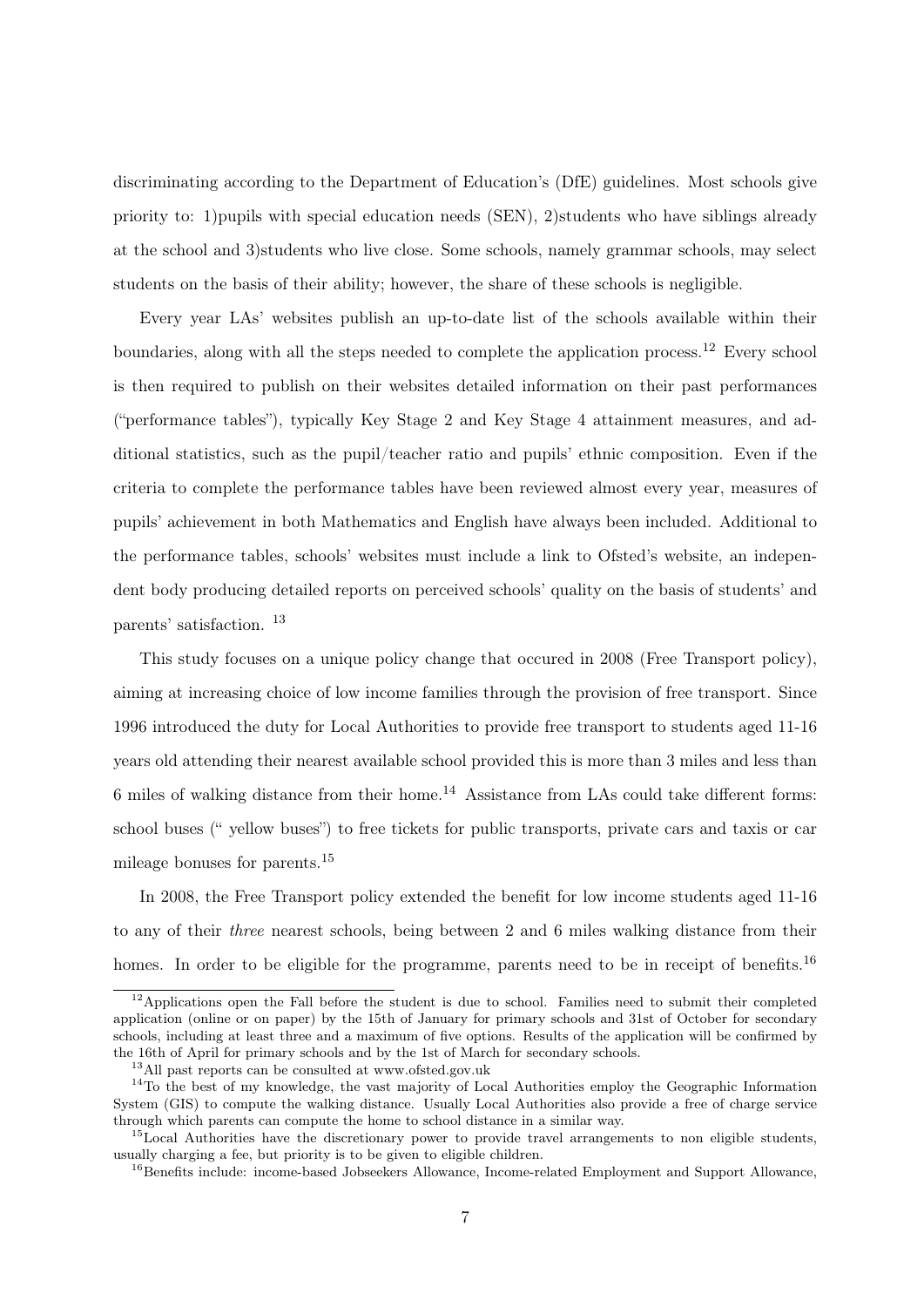These are the same benefits required for the free school meal status (FSME, free lunch in the US). Parents need to apply to their Local Authority and provide initial evidence of their benefits ; the Local Authority will than be in charge of verifying the subsistence of the eligibility status on a yearly basis.<sup>17</sup>

This policy change gives the unique opportunity to assess how increasing parents' school choice by lowering the cost of travelling improves access to high quality schools for disadvantaged families. As in the US, the local government is in charge of financing state-schools and schools' quality typically mirrors neighbourhoods' wealth, with large variation in the quality of education supplied. Moreover, families themselves are likely to endogenously move close to high quality schools, as this increases the chance of securing a place, along with lowering both the monetary and non-monetary costs of home to school travel. As a result, both primary and secondary schools are highly segregated, with minorities and low income students clustering in poor quality neighbourhoods and schools.

### 3 Data

In this paper I use the Pupil Level Annual Census (PLASC) , carried out every year at the end of January. This is a Census of English public school pupils, covering roughly 95% of the whole population and include information on student demographics such as gender, ethnicity, language spoken at home, special education need status, eligibility for free school meals, pupils' postcode and the unique identifier of the school attended.<sup>18 19</sup> I focus on students in their first year of secondary school for the period  $2005-2011$ .<sup>20</sup> As families may endogenously relocate in response to the policy, I use geographic information from the last year of primary school.

I use administrative data on schools for the same years, which report the exact address of schools' establishments to match each pupil to her three nearest secondary schools, determined on

Support under Part VI of the Immigration and Asylum Act 1999, Child Tax Credit (provided one is not also entitled to Working Tax Credit and have an annual gross income of no more than £16,190)and the guaranteed element of State Pension Credit.

<sup>&</sup>lt;sup>17</sup>Local Authorities are asked to publish detailed information on how the eligibility for free transports would be assessed and what kind of assistance they would be providing.

<sup>&</sup>lt;sup>18</sup>The are 900,609 postcodes in my data. A postcode includes roughly 20 households (a block) located on the same side of the street and identifies on average 2 students per year in my data.

<sup>&</sup>lt;sup>19</sup>About 5% of English students is enrolled in private schools (*independent schools*).

<sup>&</sup>lt;sup>20</sup>As we are interested in the transition between primary and secondary education, we exclude from the analysis the small fraction of students (roughly 5%) enrolled in middle schools.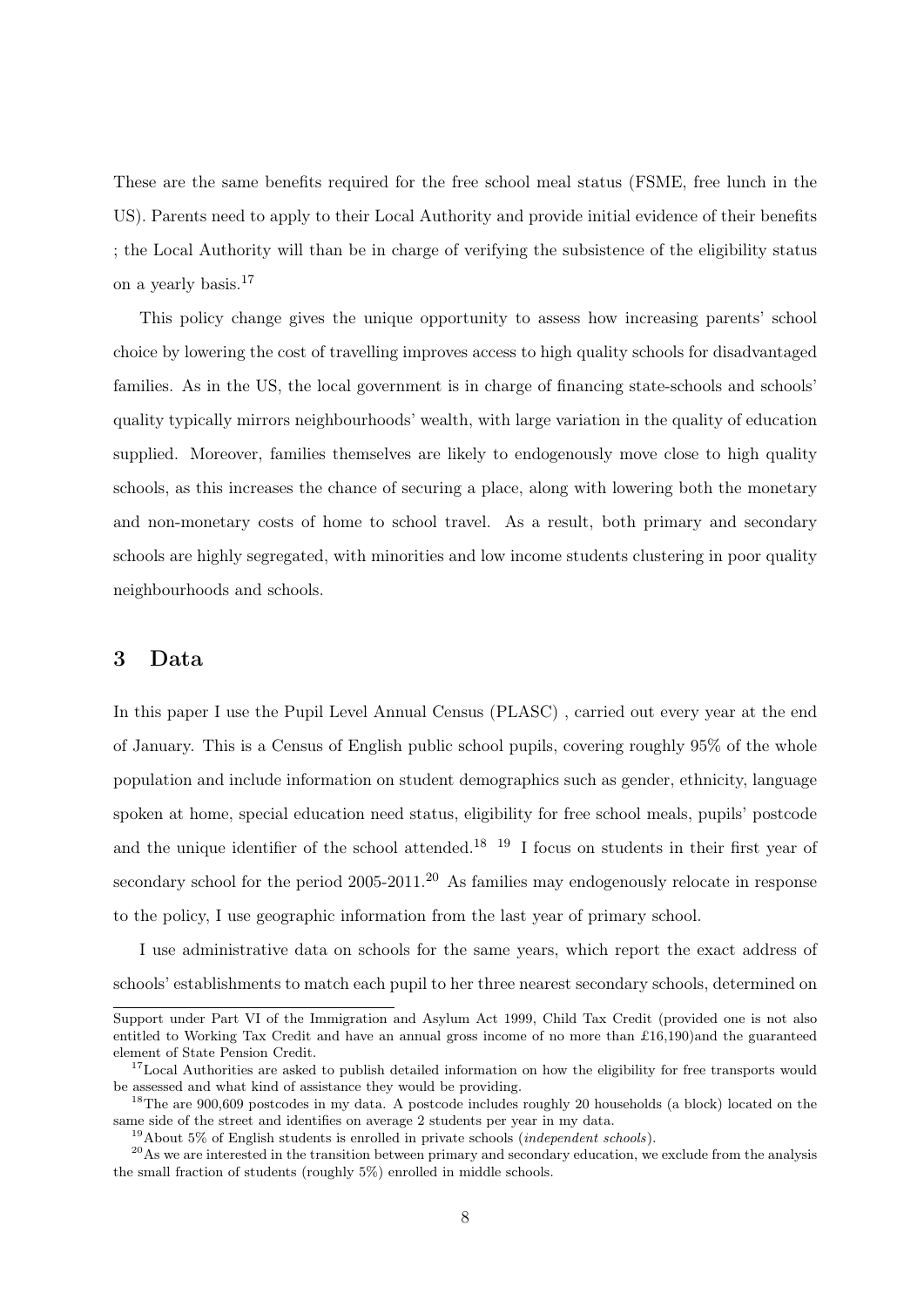the basis of linear distance ("crow flies") from the student's preassigned postcode. To determine eligibility for free transport, I measure the walking distance from the pupil's postcode to each of the three nearest schools using the Geographic Information System (GIS), which computes the shortest route available excluding motorways and major roads.

I additionaly use data on students' test scores from the National Pupil Database (NPD) to obtain a measure of the quality of school attended. The data include information on individual GCSE test scores in all subjects for the years 2002-2012. I define school quality as the average of English and Math test scores in the year of application to secondary school (i.e. in the last year of primary school) and standardize it yearly to have a mean of zero and a unit standard deviation.<sup>21</sup>

#### 3.1 Schools' characteristics

There are 4,316 secondary schools in England in the period of my analysis. Panel A of table 1 reports schools' basic characteristics. Among them, almost 40% are community schools, which are run and financed directly by the local government.<sup>22</sup> On average each school enrols roughly 170 new students every year, going from a minimum of 85 in the bottom decile of the distribution to almost 300 in the largest schools.

The last row of Panel A reports statistics on school quality, defined as the average GCSE test scores in mathematics and English standardized yearly. The top 10% of schools performs 1.5 standard deviations better than the average and 2.5 standard deviations above the bottom decile.

Panel B displays schools pupils' composition. In the average establishment 79% of first year students are White British, above 88% speak English as a first language and roughly 17% of them is eligible for free school meals. As for new enrolment, however, students' characteristics differ widely among schools, showing that there is substantial sorting of pupils across schools based on ethnicity and parental income. The fraction of White British students goes from 16%

 $^{21}$ As the the application process typically takes place one year before students are due to school, I consider as the relevant quality the test scores taken in that year.

<sup>&</sup>lt;sup>22</sup>There are several types of secondary schools in England, which differ for the degree of freedom in setting their own curriculum. The most common are: community schools, controlled by the local council; foundation schools, with slightly more freedom than community schools; voluntary controlled and voluntary aided school, run by a foundation or a trust and academies, comparable to US charter schools.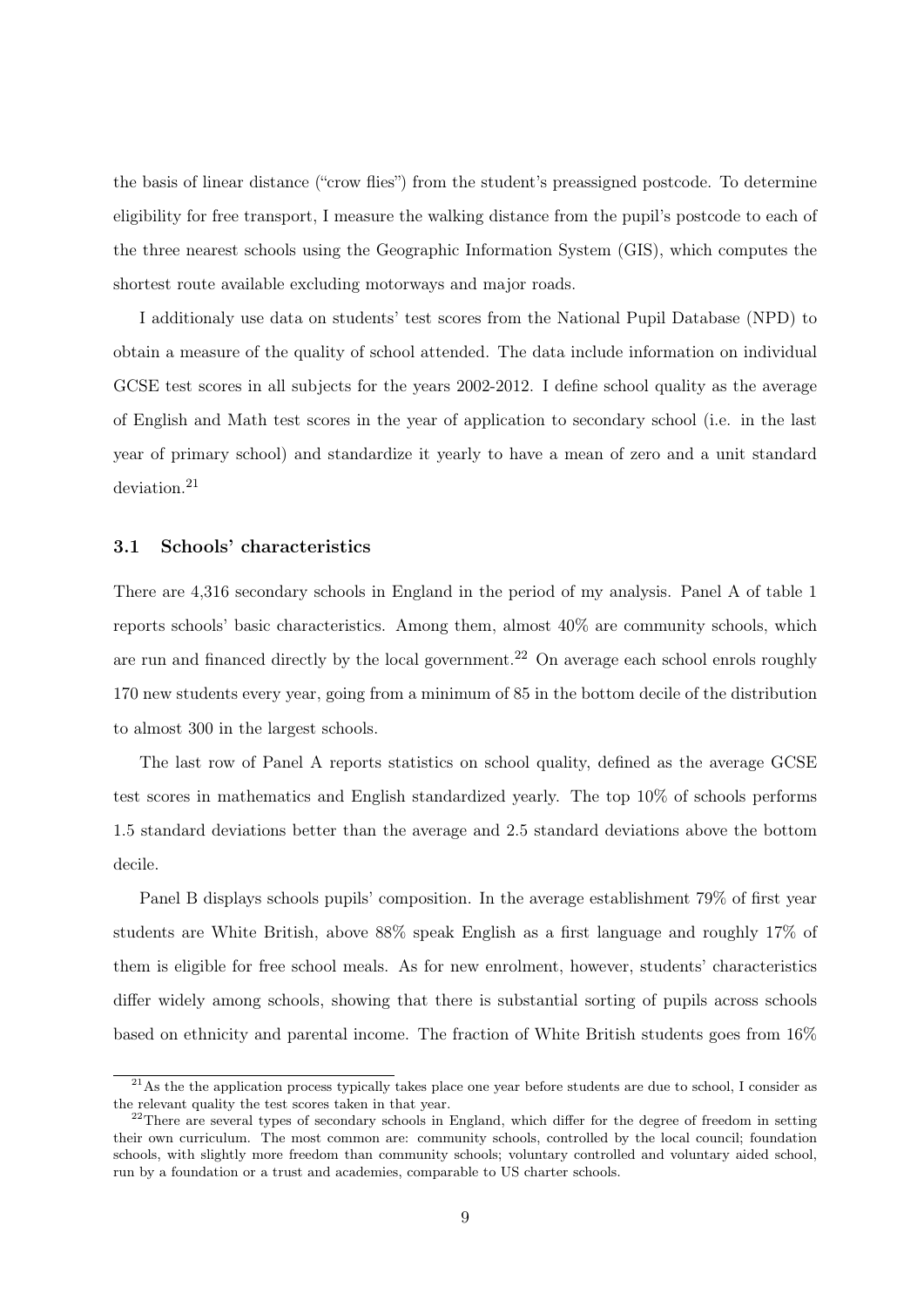in the bottom percentile to a maximum of over 98% in the most "White" schools. Very similar patterns can be observed with respect to English speakers: in 10% of the schools the proportion of students speaking English as a first language is in the order of  $35\%$ , while in the top  $10\%$  of the distribution is virtually 100%.

Lastly, there is substantial variation in students' family income as well. In the most wealthy schools, the percentage of FSME pupils is only, 2%, being well below the national average of 18%. On the other hand, more disadvantaged schools count almost 50% of pupils eligible for free school meals.

Overall, these figures show that there is large variation in the quality and characteristics of schools, including ethnic and income composition.

In the next section I am going to discuss the main characteristics of the students' population used in this analysis.

#### 3.2 Students' characteristics

Income and distance from schools jointly determine eligibility for the programme. I use students' FSME status it as the proxy for income eligibility and focus on them only.<sup>23</sup>

After excluding students who are not FSME, there are 589,862 students starting secondary school during the period of the analysis.

Panel A of table 3 reports the basic characteristics of my sample. The first column reports statistics for the whole sample, the second for eligible students (treatment group, i.e. whose second school is between 2 and 6 miles from home) and the last for non eligible ones (control group).

Treatment students are more likely to be White British and to speak English as a first language compared to the rest of the population: 86% of them report to be of White British ethnicity and 94% speaks English as a first language, compared to 61% and 74% of control. Not surprisingly, just above  $4\%$  of them is living in London, roughly 20 percentage points less than

<sup>&</sup>lt;sup>23</sup>There are some caveats in using FSME as a proxy for low income status. Due to the social stigma associated to the status of FSME, compliance of eligible children is relatively low. According to a study conducted by the Social and Economic Research (2012), just above 70 percent of entitled students apply for free school meals. Children entitled for FSM eat school-prepared lunches, while other pupils have bring their own food. Moreover, study reports that due to schools' lack of space, often FSME children have to eat separately from other pupils. This arise a the social stigma associated to FSME status and results in relatively low compliance.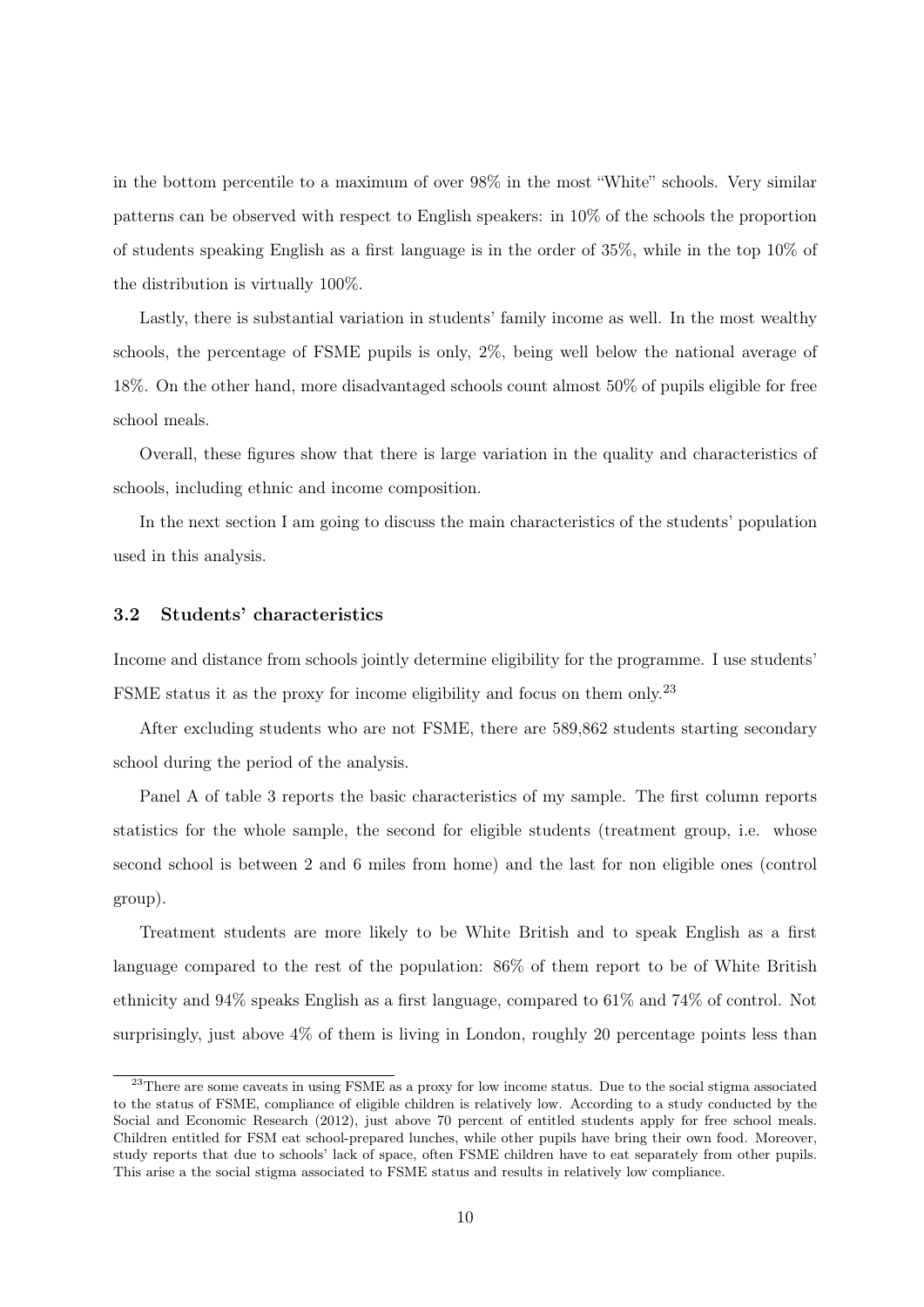other English pupils. Overall, the programme seems to target mainly English native students who live in relatively low density areas.

Figure 1 shows the distribution of students by distance to the two nearest school from home. The majority of students have at least two schools within 2 miles, with only roughly 10% of them having to travel more to reach the first available school. However, more than 20% of FSME students have the second nearest school above two miles from home, meaning that they would be eligible for free transport if attending that school. Panel B of table 3 shows the statistics relative to school availability and choice. The average distance to the nearest school is 1.3 miles and 2.4 miles to the second nearest, increasing to 1.5 and 3 miles for the sample of eligible students.<sup>24</sup> Overall, 86% of control and 75% of treatment students have at least one school below 2 miles walking distance from home.

Most students attend either the nearest or the second nearest school from home: more than 70% of treatment attend one of these two schools, compared to 63% of other pupils. Interestingly, eligible students attend schools that are, on average, of higher quality that the control group, being in the order of 0.09 standard deviations better than those attended by other students.

Figure 2 shows the distribution of the quality of the nearest and the second nearest schools by distance to the second nearest school (i.e. the programme eligibility variable). Strikingly, the second nearest school is always of higher quality than the nearest one, the gap being increasing in distance. Even more interestingly, quality of both schools is decreasing with distance as long as pupils live within 2 miles from the school and it increases sharply above the 2 miles threshold. Overall, there seems to be room for the Free Transport policy to improve the choice of school among eligible students: the average standardized test scores of the nearest school are in the order of -0.02 for eligible students and 0.14 for non eligible, while the same figures for the second nearest school are in the order of 0.18 for eligible students compared to 0.14 for non eligible.

 $^{24}$ 3 miles being the "statutory walking distance" for non eligible students and 2 miles the "statutory distance" for low income students, i.e. the maximum distance students are expected to walk to school according to the Dfe.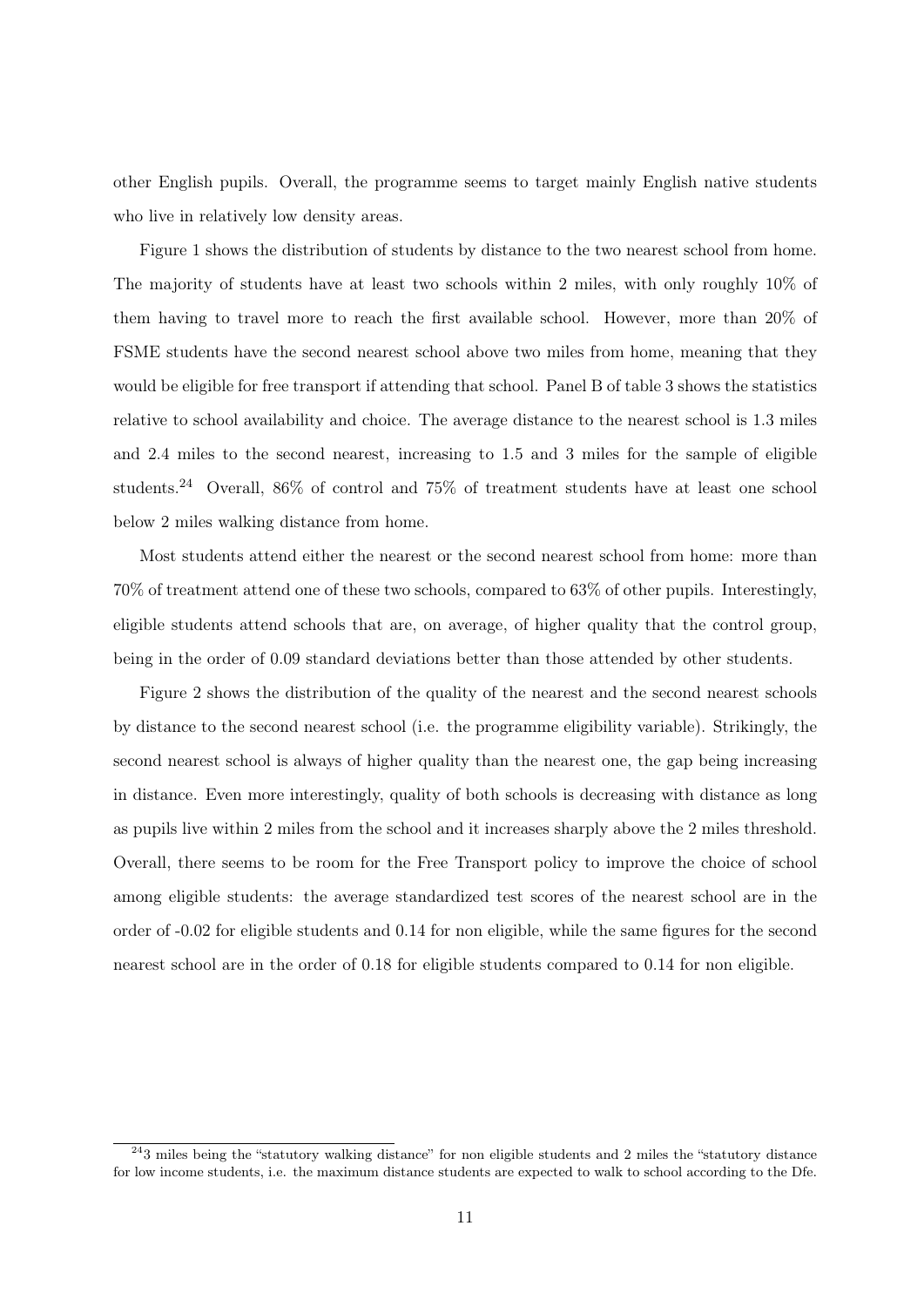## 4 A simple model

The rest of this section introduces a simple model of school choice. To avoid confounding effects, I am going to restrict to FSME students whose nearest school is within 2 miles.<sup>25</sup> Moreover, I assume families can only choose among the two nearest schools from home.<sup>26</sup>

For the typical family the underlying utility of going to either of the two schools is given by

$$
U_{tj}(S_1) = Q_t j - \beta_1 dist_j + e_{tj}
$$

Where  $S_j$  denotes the j nearest school,  $Q_j$  is a measures of the school's quality,  $dist_j$  is the distances in miles from the schools and  $e_j$  is an idiosyncratic error term. The parameter  $\beta_1$ captures the total cost per mile of travelling to the school, embodying both the monetary costs of transport and the leisure loss. Focusing only on the two nearest schools, the family will choose to enrol her kid into the nearest school  $(S_1)$  or second nearest  $(S_2)$  whenever the overall utility gain is higher than for the other school. Thus, in each given year, a typical family will choose to enrol their children into the nearest secondary school if

$$
P_t(S_1) = P_t(U(S_1) > U(S_2)) = F(Q_1 - Q_2 - \beta_1 (dist_1 - (1 - \alpha) dist_2))
$$

Where F is the cumulative distribution of  $e_2 - e_1$ . The parameter  $\alpha$  captures the subsidy of the Home to School transport policy:  $\alpha = 0$  if  $t = t_0$  or if  $t = t_1$  and  $dist_2 \leq 2$ , and  $0 \leq \alpha \leq 1$  if  $t = t_1$  and  $2 \leq dist_2 \leq 6$ .

The main implications of the model are:

- 1.  $\frac{\partial P_t(S_1=1)}{\partial \alpha} \leq 0$ : the reduction in the cost of distance to  $S_2$  has a negative impact on attendance of  $S_1$ ;
- 2.  $\frac{\partial P_t(S_2=1)}{\partial \alpha} \geq 0$ : the reduction in the cost of distance to  $S_2$  has a positive impact on attendance of  $S_2$ ;<sup>27</sup>

<sup>&</sup>lt;sup>25</sup>The policy decreased the threshold for free transport to the nearest school from 3 to 2 miles. This may somehow alter the incentives to attend the nearest school.

<sup>&</sup>lt;sup>26</sup>In England between  $60\%$  and  $70\%$  of students attend one of the two nearest schools. The share is even higher when considering low income pupils. See table 2 for detailed statistics.

 ${}^{27}P_t(S_2 = 1) = 1 - P_t(S_1 = 1)$  by construction.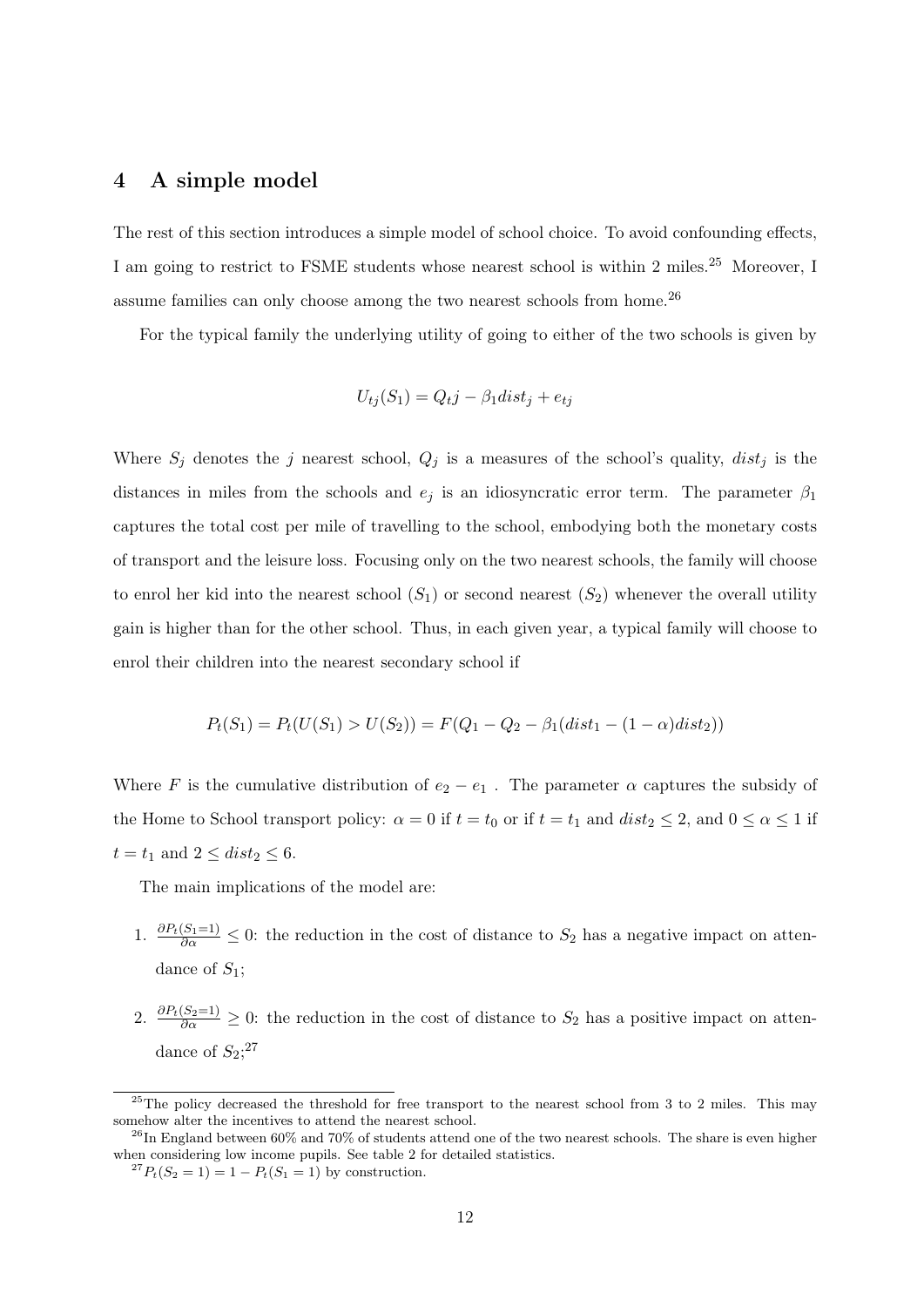3.  $\frac{\partial P_t(S_1=1)}{\partial \alpha \partial dist_1} \leq 0$  if  $P_t(S_1=1) > 0.5$  and  $\frac{\partial P_t(S_1=1)}{\partial \alpha \partial dist_1} \geq 0$  if if  $P_t(S_1=1) < 0.5$ : the negative effect on  $S_1$  attendance is increasing in distance from  $S_1$  as long as the fraction of students attending the nearest school is more than one half and decreasing otherwise. Assuming that, on average  $Q_1 = Q_2$  and as  $dist_2 \geq dist_1$  by construction, it follows that at  $t_0$  $P_t(S_1 = 1)$  has to be above one half, implying  $\frac{\partial P_t(S_1 = 1)}{\partial \alpha \partial dist_1} \leq 0$ .

The second relevant question concerns the effects of this change of behaviour on the average quality of the school attended by eligible pupils. By the law of total probabilities, the expected quality can be written as

$$
E_t(Q) = Q_1 P_t(S_1 = 1) + Q_2 P_t(S_2 = 1)
$$

The overall effect on quality of school attended by eligible students crucially depends on  $Q_1$  and  $Q_2$  and on the distance to the two school. In particular, parents will opt for the second nearest school whenever  $Q_2 - Q_1 > (1 - \alpha)dist_2 - dist_1$ , i.e. when the gain in quality from attending the further away school more than offsets the difference in costs. Intuitively, families for which the second nearest school is of far higher quality than the nearest one and for which the difference in the distances is not too large, are not going to be affected by the policy, as they would have enrolled their children in the further away school regardless of the subsidy. The programme is going to have an effect on choice only on students who would have enrolled into their nearest school in the absence of the subsidy and for which:

- 1.  $Q_2 > Q_1$  and the subsidy is generous enough to compensate for the difference in the distances;
- 2.  $Q_2$  <  $Q_1$  and the subsidy is generous enough to compensate for both the difference in distances and the decrease in school quality.

What emerges from this simple analysis is that the effect of the selective subsidies introduced by the Free Transport policy could potentially have no effect on the quality of the school attended by low income students or, in the worst case scenario, even lead to the unintended outcome of a decrease in the quality of education.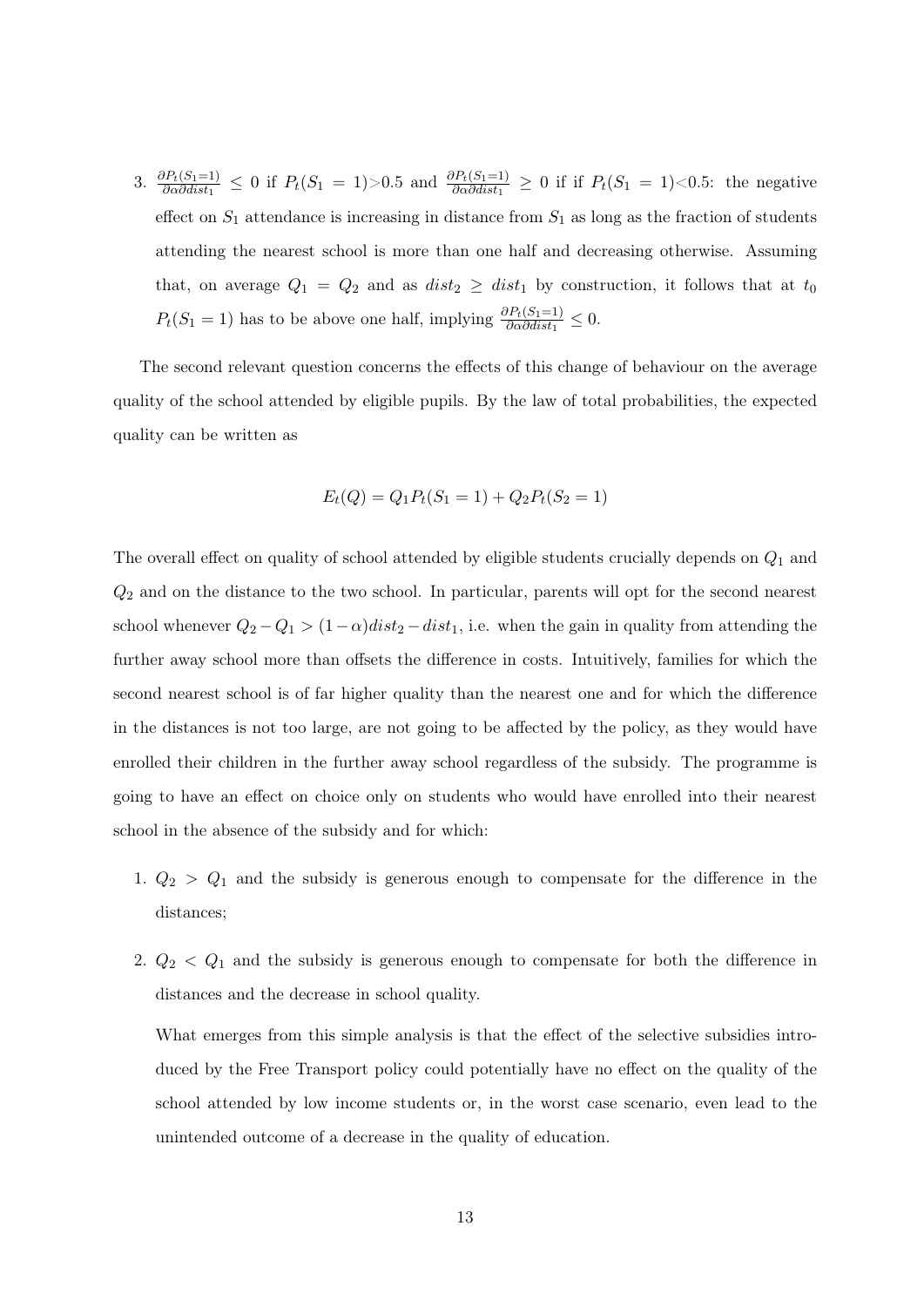## 5 Empirical strategy

My identification strategy relies on a cross sections difference-in-difference (DD) estimation comparing secondary school's choice of eligible and non eligible students before and after the programme. With no great loss of generality, I focus on students whose nearest schools is within 2 miles from home. Moreover, I am going to assume that pupils can only choose between the nearest and the second nearest school. Table 1 summarizes the source of variation I am going to exploit for the identification strategy.

The regression I am going to estimate is the following

$$
y_{ipt} = \beta_0 + \beta_1 T_{ip} + \beta_2 (T_{ip} * post) + \eta_t + e_{ict}
$$
\n
$$
\tag{1}
$$

where  $y_{ipt}$  is the outcome variable for individual i in cohort t living in postcode p,  $T_{ip}$  is a "treatment dummy", indicating whether the student took up free transport, post is an indicator for the post policy period,  $\eta_t$  is a cohort fixed effect and  $\epsilon_{it}$  is a normally distributed error. As I do not observe whether eligible students take up the programme, I am going to estimate equation 1 in reduced form, using the eligibility status of the postcode as an instrument for treatment

$$
y_{ipt} = \beta_0 + \beta_1 D_p + \beta_2 post + \beta_3 (D_p * post) + \eta_t + \epsilon_{it}
$$
\n(2)

Where  $D_p$  is an indicator for whether student's postcode is eligible for free transport and the  $\beta_3$ parameter captures the effect of the programme.

As school closures and school openings may alter the composition of treated and control postcodes, I restrict the analysis to the roughly 70% of postcodes which did not experienced school openings and closures.

## 6 Results

#### 6.1 The effect of the policy on the choice of school

Table 4 shows estimates of the effect of the programme on the probability of attending each of the two nearest or any other school for a number of different specification:(1) controlling for time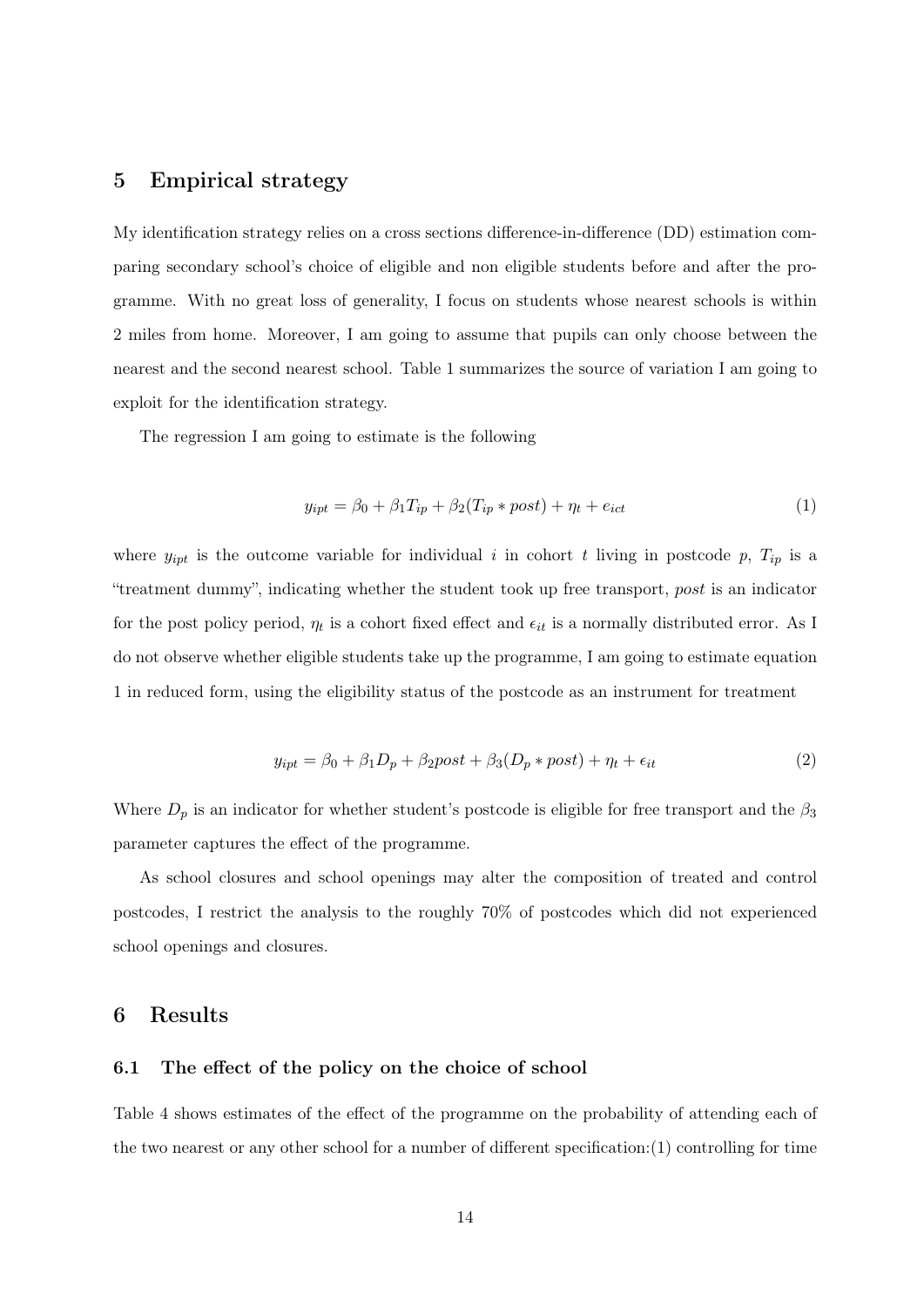fixed effects, Local Authority fixed effects and students' background characteristics interacted with time; (2) also controlling for a  $2<sup>nd</sup>$  order polynomial of distance to the second nearest school; (3) including a  $2<sup>nd</sup>$  order polynomial of distance to the nearest school; (4) including a dummy for whether the second nearest school is above 6 miles interacted with time; (5) controlling for time fixed effects, postcode fixed effects and students' background characteristics interacted with time and (6) also including a dummy for whether the second nearest school is above 6 miles interacted with time.

Row 1 reports the coefficients on the probability of attending the nearest school from home. On average, when controlling for Local Authority fixed effects, eligible students are between 1.9% and 2.1% less likely than others to attend the nearest school when the second nearest school is eligible for free transport; estimates being significant and robust to the inclusion of additional controls. Columns 4 to 6 include postcode fixed effects. Though this specification is highly demanding, the coefficients are close to the ones estimated using Local Authorities fixed effects, with a negative impact on the probability of attending the nearest school of the order of 1.5%.

Row 2 shows the same estimates for the probability of attending the second nearest school. Results are positive of the order of 1%. As before, estimates are robust to different specifications.

Row 3 report the estimates for the probability of attending all other schools, with no limit of distance from home. The effect on the probability of attending more distant schools than the second nearest is virtually zero across all specifications.

#### 6.2 The effect of the programme on the quality of the school attended

The second relevant question is what effect this shift in school choice has on the average quality of the school attended by students affected by the programme.

Table 5 shows the estimates of equation 2 for the same specifications of table 4 on the standardized quality of school attended. I define school's quality in two alternative ways: (1) as the average for the whole period (2005-2011) of the Mathematics and English test scores of the secondary schools' exiting cohort and (2) as the average of the Mathematics and English test scores at baseline year (2005) of the secondary schools' exiting cohort. I standardize it to have a mean of zero and a standard deviation of one, such that the average school has quality equal to zero.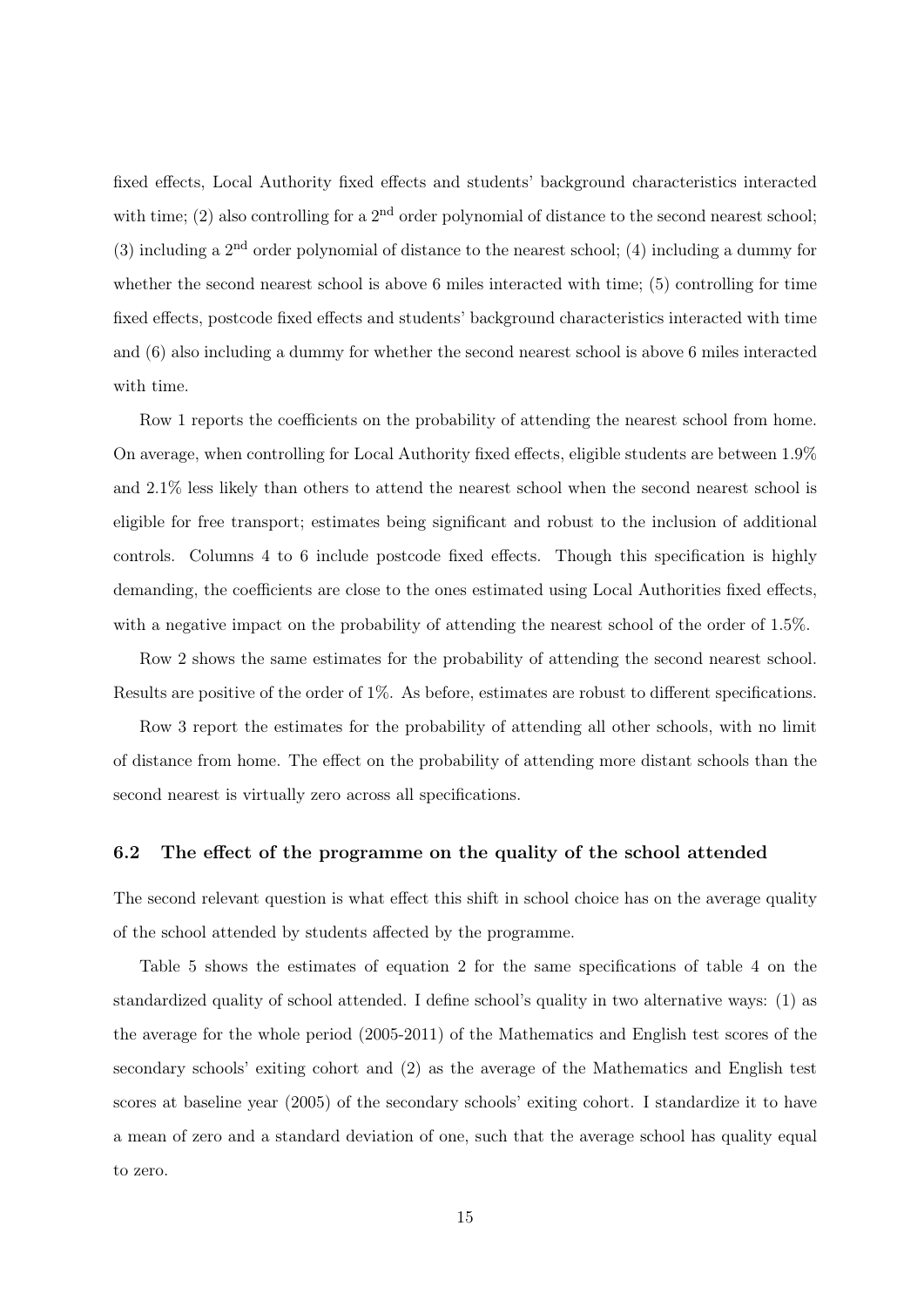Estimates show that treated students do not choose higher quality schools with respect to the pre policy period. On average, attended school's quality is between 0.006 and 0.012 standard deviations worse than in the pre policy period; however, estimates are not robust across different specifications.

Though the magnitude of the coefficient is rather small, these results are still striking. One potential explanation is that, as low income families are more likely to be constrained, a selective subsidy may induce them to choose farther away schools even with no benefit on quality.

Moreover, families' access to high quality schools may be rationed. Top schools are typically very popular and there is high competition for securing a place. In this sense, it might be that eligible students are de facto able to enrol in distant schools only as long as they are not very appealing. In this case, we could observe a decline in the average quality of school attended following the introduction of the Home to School transport programme.

So far I have assumed that the only measure of school quality is given by students' standardized test scores. Nonetheless, other characteristics may also be relevant in the choice of the school. In particular, families may care about the social composition of the school their children attend.

Rows 3 to 5 of table 5 report the estimates of equation 2 for schools' students composition, measured as the percentage of White British students, the percentage of FSME and the percentage of native English speakers. Similarly to school's quality, all the three variables are constructed as a mean for the whole period of last year students' characteristics and are hence based on pupils who were not affected by the policy.

Row 3 reports the estimates on the proportion of White British students in the school. Families affected by the policy enrol their children to schools that have on average 1.5 percentage point more White British students, estimates being significant and robust across specifications.

Interestingly, a significant and positive, though rather small, effect is found also on the proportion of students eligible for free school meals (row 4). Students eligible for free transport enrol in schools with a 0.6 percentage point higher fraction of pupils in receipt of free school meals.

Finally, row 5 report the estimates on the percentage of native English speaker students. All estimates are positive, but small and not significant. However, this may also result from the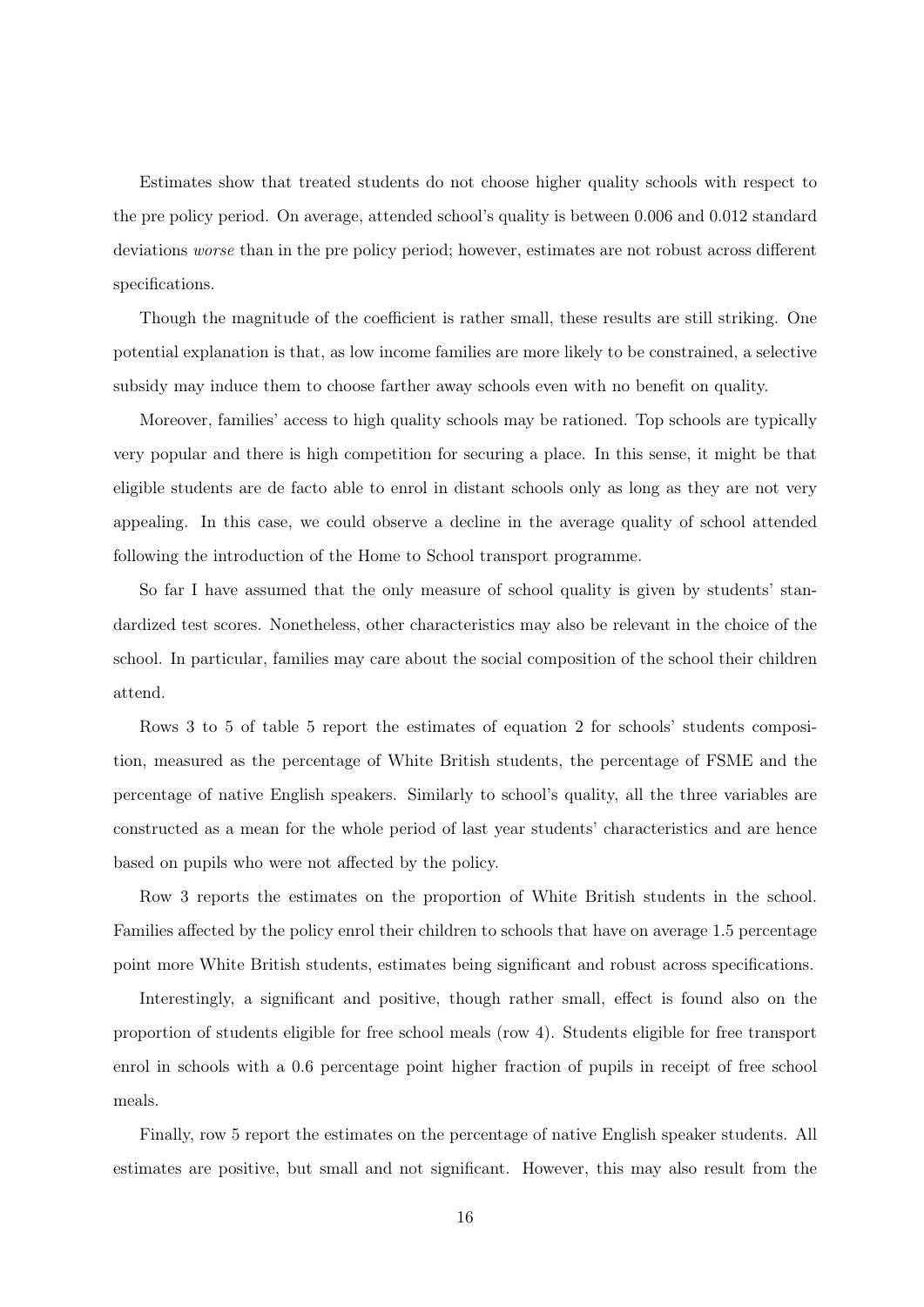small variation in the fraction of English speakers, as virtually the totality of students report English as their native language.

#### 6.3 Non linear effects

According to the theoretical model presented above, the effect of the programme should be larger the higher (in terms of distance) is the cost of travelling to the nearest school, holding constant the distance to the second nearest school.

Columns 1 and 2 of table 6 shows the estimates of equation 2 on two separate regression by distance to the nearest school (i.e below 1 mile or between 1 and 2 miles). I revert to most saturated specification as in column 6 of table 4. Column Row 1 reports the estimates for the probability of attending the nearest school. Estimates are very close to zero and not significant for students living below 1 mile from the nearest school, but in the order of -2% and significant for those living more than 1 mile from the nearest school. Row 2 reports the coefficients for the probability of attending the second nearest school: estimates are small and not significant for students leaving closer than 1 mile to the nearest school, while a positive effect in the order of 1.1% and of the threshold of significance is found for those whose nearest school is above 1 mile from home. Consistent with the theoretical model, after the introduction of free transport some families will find more convenient to enrol their child in a more distant school; the effect being larger the higher the distance to the nearest school.

#### 6.4 Heterogeneous effects

The remaining columns of table 6 report estimates of the probability of attending each of the nearest schools separated by quality of available schools, region of residence and Local Authorities Income Deprivation Affecting Children Index (IDACI) for the same specifications of column 6 of table 4.<sup>28</sup>

Columns 3 and 4 of table 6 show the estimates for (1) the subsample of students living in postcodes for which the second nearest school is of higher quality than the nearest and (2) the subsample of students living in postcodes for which the second nearest school is of lower quality than the nearest. I use the quality measure of row 2 of table 5, results being robust to

<sup>&</sup>lt;sup>28</sup>The Index measures locally the proportion of children living in low income households.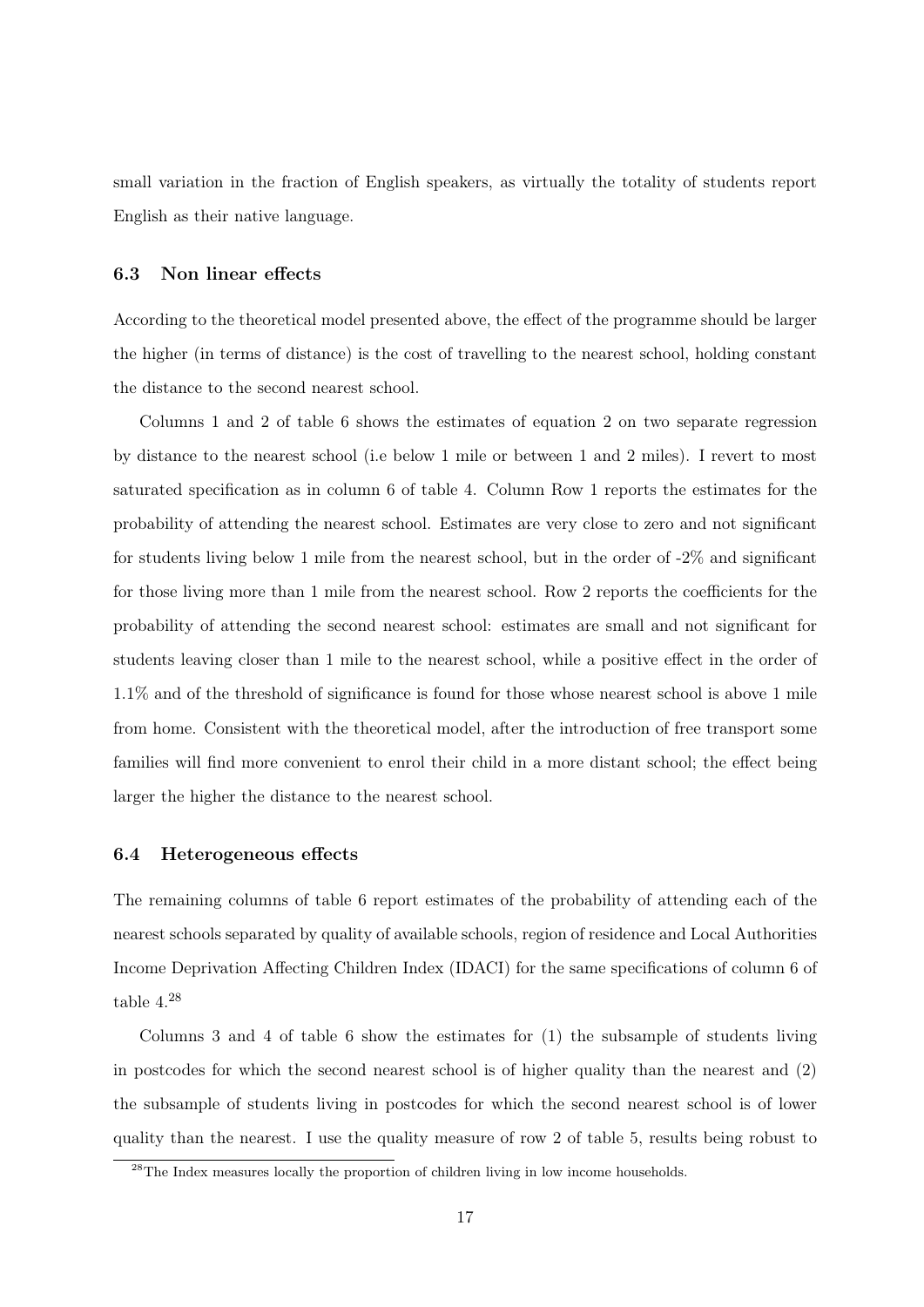the alternative definition. According to the simple model introduced above, both subsample of students may respond to the policy when the transport subsidy is high enough. Interestingly, both coefficients in column 3 and 4 are negative, however, only the one on pupils whose second nearest school is of lower quality compared to the nearest one is statistically significant at the standard levels. Similarly, the probability to attend the second nearest school increases significantly only for the second subsample of students (in the order of -1.6%). No effect is found on the probability of attending other schools. This helps shading light on the negative estimates obtained in the previous sections: the only effect of the Free Transport programme comes fro those students who are "bribed" to enrol into lower quality schools by the monetary incentive of the subsidy.

Unfortunately, the data at hand do not allow to provide conclusive evidence on why students who would benefit from moving to the further away school do not indeed respond to the policy. This can be due to either the high demand for good schools, meaning that some pupils maybe excluded from high quality schools due to oversubscription, or because the subsidy is not generous enough to make families living in those postcodes move to the further away school.

Columns 5 and 6 investigate heterogeneous based on the region of residence. I define "urban" and "rural" areas according to the 2011 UK Census classification. Rural areas are more likely to be characterized by a less widespread coverage of public transports, meaning that, compared to urban areas, the time cost of travelling to school would be generally higher. As discussed in the previous sections, most Local Authorities conformed to the Free Transport policy introducing a service of school buses collecting pupils directly from their homes. This sensibly reduced not only the monetary cost of travelling to school by public transport, but also the time cost, especially for families living in less populated areas. As expected, the only effect of the policy can be found in less dense regions: pupils living in rural areas are 2.4% less likely to attend their nearest school and 1.3% more likely to enrol in the second nearest, while virtually no effect is found for students living in urban areas.

Finally, columns 7 and 8 report result for two separate regression for Local Authorities with a IDACI score below (less deprived) or above the median (most deprived). Though coefficients are negative in both regression, the effect is significant only for students living in most deprived areas and in the order of -1.7%. Estimates on the probability of attending the second nearest school are also higher and (close to) significant only for IDACI scores above the median. Overall,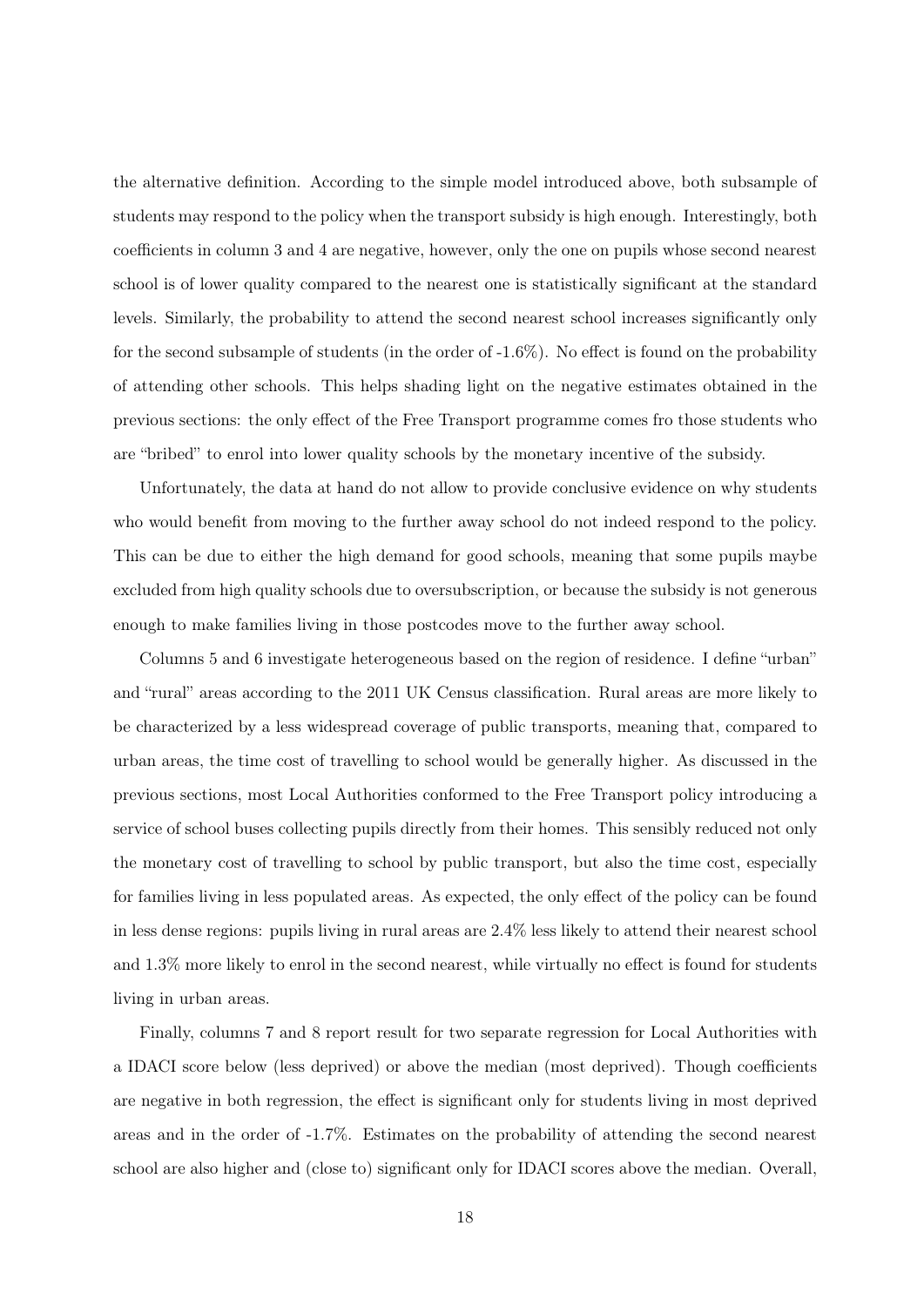this suggests that the programme has a larger effect in those areas where children are more likely to live in low income families. This is consistent with the intuition that only constrained families respond to the monetary incentives of the subsidy, while wealthier ones will be more likely to enrol their children into the best school regardless of free transport.

#### 6.5 Potential threats to the consistency of the estimates

There are at least two potential sources of endogeneity thratening the validity of the results.

First, the fraction of students eligible for free school meals should not be endogenously correlated with treatment. As eligibility is based on the home-to-school distance, different trends in FSME may alter the composition of treated and control groups. If this process is not random, estimates could be biased. Column 1 of able 7 reports estimates of equation 2 on the students' FSME status for the whole sample (i.e including also non FSME students) for the same specification of column 6 of table 4. All estimates are virtually zero and not significant, suggesting that there are not different trends in FSM eligibility by distance to the second nearest school.

Second, time trends in the quality of schools available to treatment and control should not differ. I defined quality as a time invariant measure, highly reducing the risk of endogeneity; however, there might still be compositional effects undermining the validity of the results. If this is the case, estimates of equation 2 might be biased. Columns 2 to 5 of table 7 present the results on the quality of, respectively, the nearest and the second nearest schools using the same quality definitions of table 5. Estimates are very close to zero and not significant for both schools.

#### 6.6 Falsification test

As an additional way to check the validity of the identification assumption, in this section I present a number of falsification tests.

The top panel of table 8 reports regressions of the probability of attending the nearest, the second nearest or any other school and of the quality of the school attended redefining the treatment group as students who live between one and two miles from the second nearest school and the control group all other students. In principle, pupils living less than two miles from the second nearest school should not be eligible for free transport and I should find no effect of the programme on their choices. Columns 1 to 3 shows estimates for the choice of the school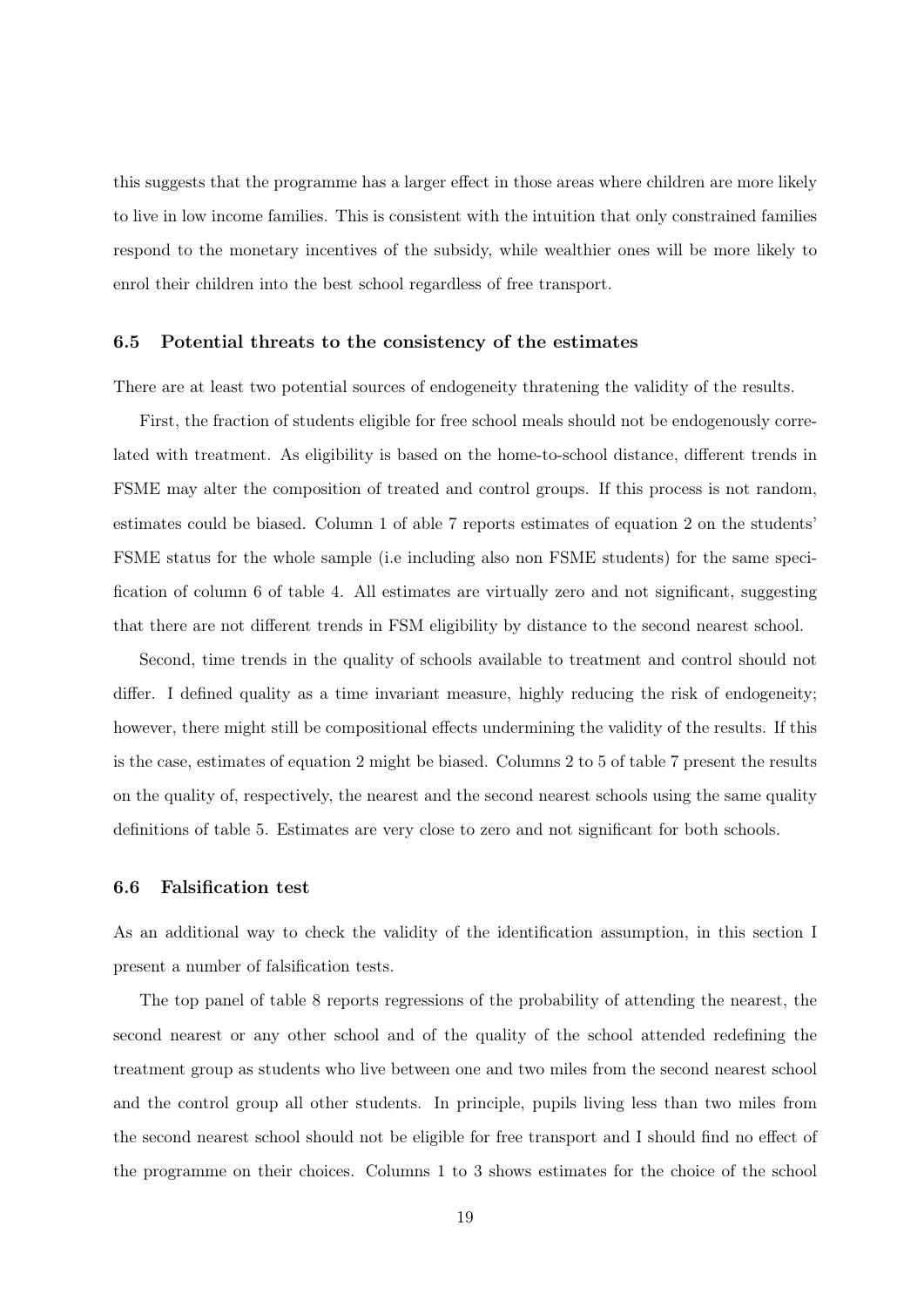attended. I find no evidence of an effect of the Free Transport programme on the choice of school of students living below two miles: estimates are virtually zero and not significant for all specifications. Columns 4 and 5 report estimates on the quality of the school attended as defined in table 6. Again, all estimates are close to zero and not significant at the standard levels.

The second panel of table 8 report estimates for the non FSME students. As non low income students do not entitle for free transport, there should be no effect of the programme on their choice of school. Reassuringly, all estimates are close to zero and non significant at the standard levels.

Overall, even if this falsification test does not provide conclusive evidence of the validity of the identification strategy, it lends some support to the findings of the previous sections.

## 7 Summary and Conclusions

This paper investigates how the provision of free transport to attend further away schools affects the choice of school of low income families. I exploit a unique policy change occurred in England in 2008, which expanded the right to free transport for low SES to any of the three nearest school to home, subject to distance thresholds. While a simple theoretical model shows that monetary incentives should push families to enrol their children in more distant schools, the effect on school quality is ambiguous, as constrained parents may be induced to select further away schools even at the cost of quality in order to benefit from the subsidy.

Using confidential data for the period 2005-2011 providing the postcode of the universe of English students during their transition from primary to secondary school, I identify the effect of the programme through a difference-in-difference approach, comparing low SES students living in eligible postcodes in the post reform period with those ineligible. As the Free Transport policy is based on walking distances, I computed the shortest available route for each pupil using the Geographic Information System (GIS).

Results show that, consistently with the predictions of the model, students eligible for free transport enrol into more distant schools; the effect being larger the more distant the nearest school and the more deprived the region of residence. However, the programme does not seem to lead to the intended outcome of improving the quality of the school attended by low SES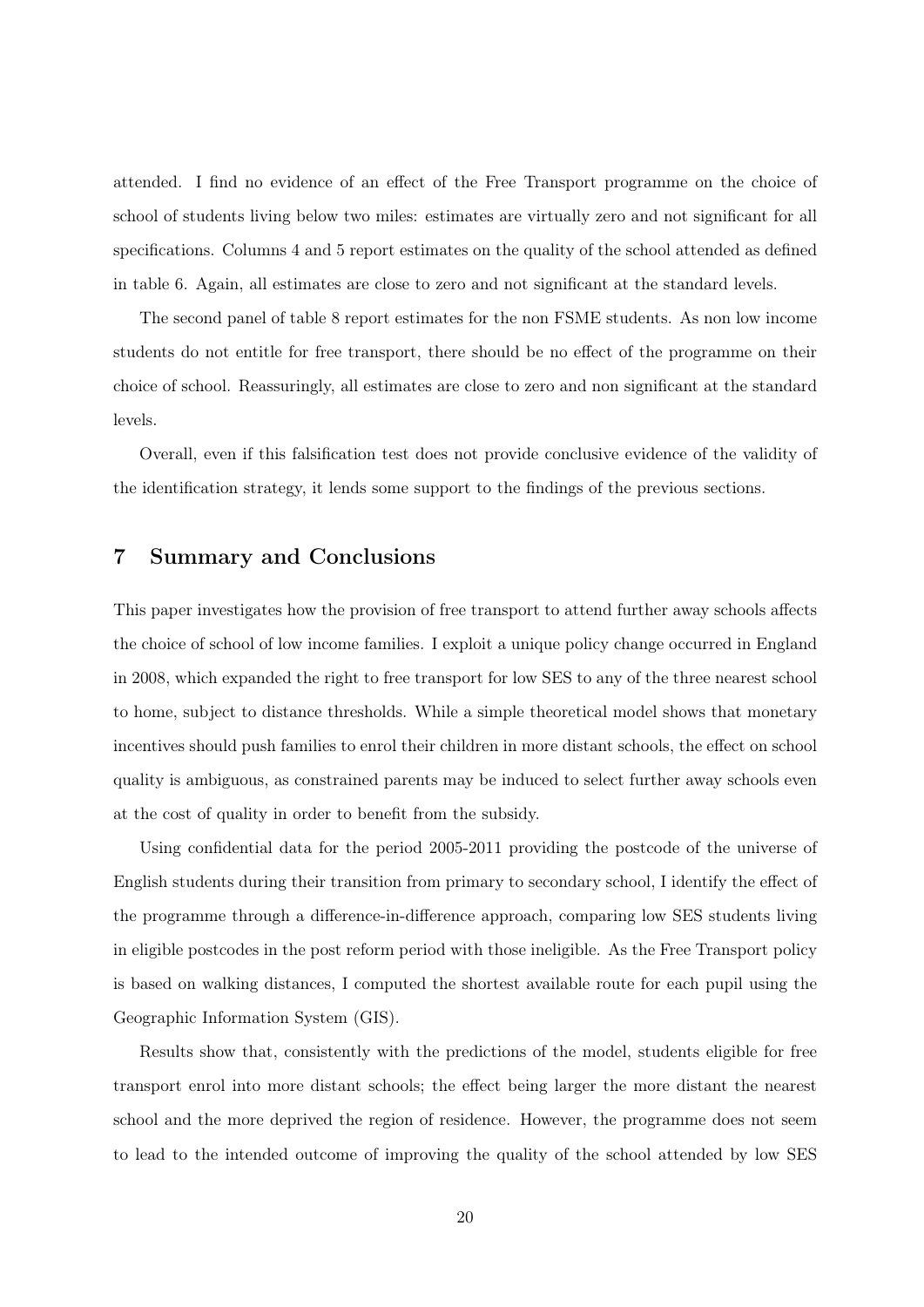students: the effect on the quality of the school attended is negative and robust to alternative definitions of quality. Interestingly, parents seem to enrol their children into schools displaying a higher proportion of White British and low SES students, suggesting that families may value schools' characteristics other than test scores.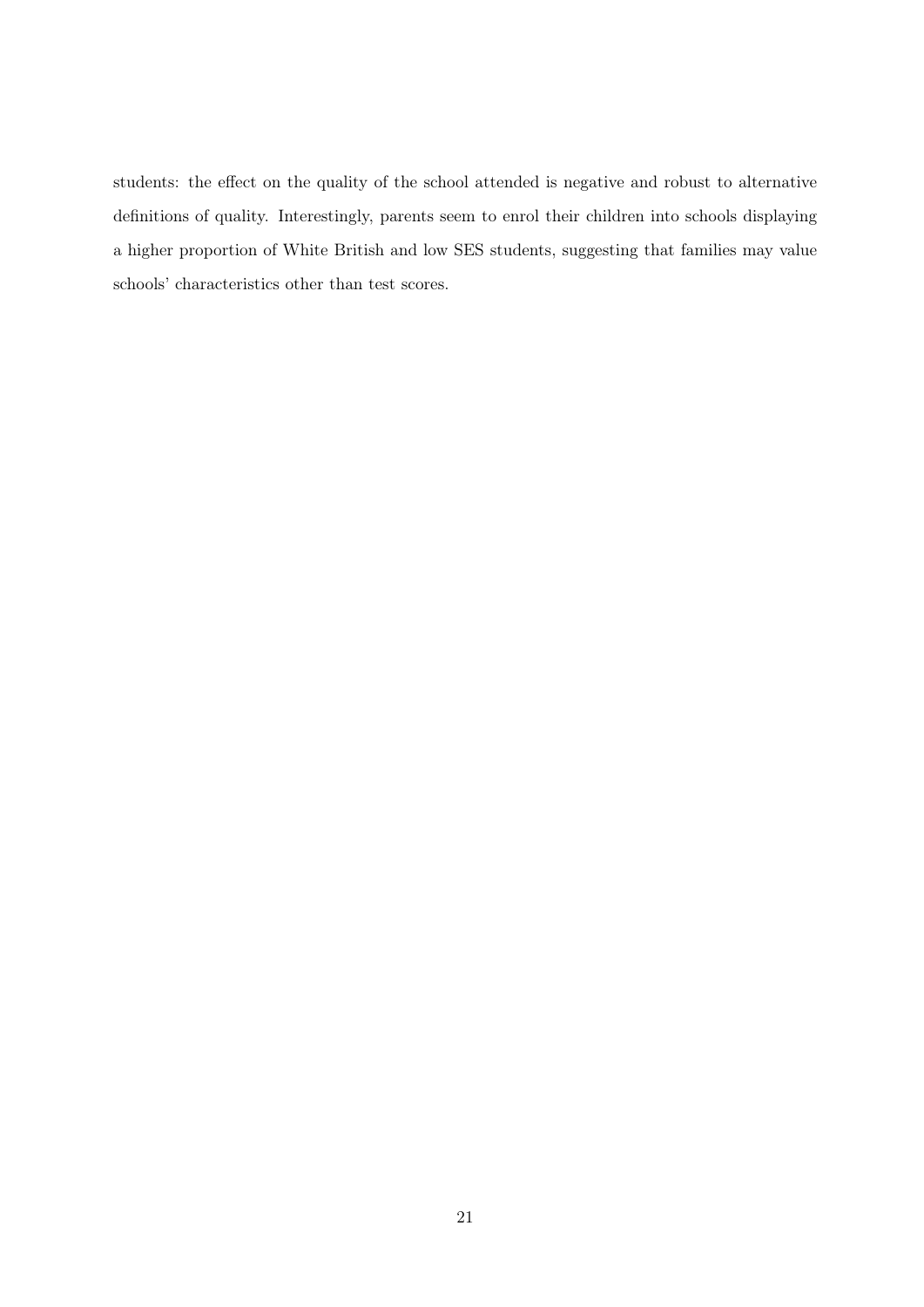## References

- Abdulkadiglu, A., Angrist, J. D., Dynarski, S. M., Kane, T. J., and Pathak, P. A. (2011). Accountability and Flexibility in Public Schools: Evidence from Boston's Charters And Pilots. The Quarterly Journal of Economics, 126(2):699–748.
- Abdulkadirglu, A., Angrist, J. D., Hull, P. D., and Pathak, P. A. (2014). Charters Without Lotteries: Tasting Takeovers in New Orleans and Boston. NBER Working Papers 20792, National Bureau of Economic Research, Inc.
- Ashenfelter, O., Collins, W. J., and Yoon, A. (2005). Evaluating the Role of Brown vs. Board of Education in School Equalization, Desegregation, and the Income of African Americans. NBER Working Papers 11394, National Bureau of Economic Research, Inc.
- Billings, S. B. and Rockoff, J. (2014). School Segregation, Educational Attainment, and Crime: Evidence from the End of Busing in Charlotte-Mecklenburg. The Quarterly Journal of Economics, 129(1):435–476.
- Black, S. E. (1999). Do Better Schools Matter? Parental Valuation Of Elementary Education. The Quarterly Journal of Economics, 114(2):577–599.
- Cullen, J. B., Jacob, B. A., and Levitt, S. D. (2005). The impact of school choice on student outcomes: an analysis of the Chicago Public Schools. Journal of Public Economics, 89(5- 6):729–760.
- Dobbie, W. and Fryer, R. G. (2011). Are High-Quality Schools Enough to Increase Achievement among the Poor? Evidence from the Harlem Children's Zone. American Economic Journal: Applied Economics, 3(3):158–87.
- Dobbie, W. and Roland G. Fryer, J. (2011). Getting Beneath the Veil of Effective Schools: Evidence from New York City. American Economic Journal: Applied Economics.
- Fack, G. and Grenet, J. (2010). When do Better Schools Raise Housing Prices? Evidence from Paris Public and Private Schools. CEE Discussion Papers 0119, Centre for the Economics of Education, LSE.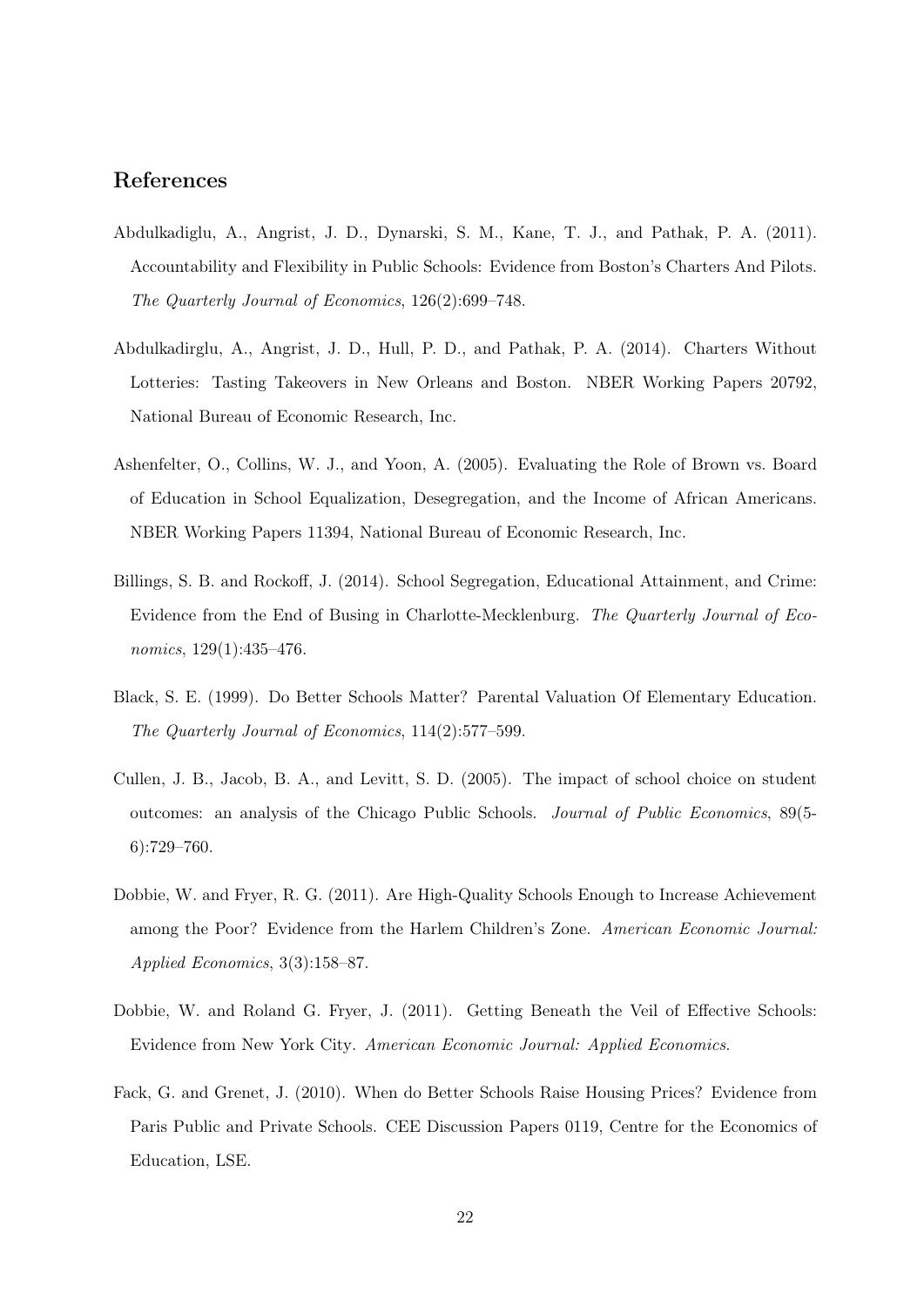- Gibbons, S., Machin, S., and Silva, O. (2012). Valuing School Quality Using Boundary Discontinuities. CEE Discussion Papers 0132, Centre for the Economics of Education, LSE.
- Guryan, J. (2004). Desegregation and Black Dropout Rates. American Economic Review, 94(4):919–943.
- Hoxby, C. M. (2000). Does Competition among Public Schools Benefit Students and Taxpayers? American Economic Review, 90(5):1209–1238.
- Hoxby, C. M. and Murarka, S. (2009). Charter Schools in New York City: Who Enrolls and How They Affect Their Students' Achievement. NBER Working Papers 14852, National Bureau of Economic Research, Inc.
- Lavy, V. (2010). Effects of Free Choice Among Public Schools. Review of Economic Studies, 77(3):1164–1191.
- Reber, S. (2010). School Desegregation and Educational Attainment for Blacks. Journal of Human Resources, 45(4):893–914.
- Rothstein, J. M. (2006). Good Principals or Good Peers? Parental Valuation of School Characteristics, Tiebout Equilibrium, and the Incentive Effects of Competition among Jurisdictions. American Economic Review, 96(4):1333–1350.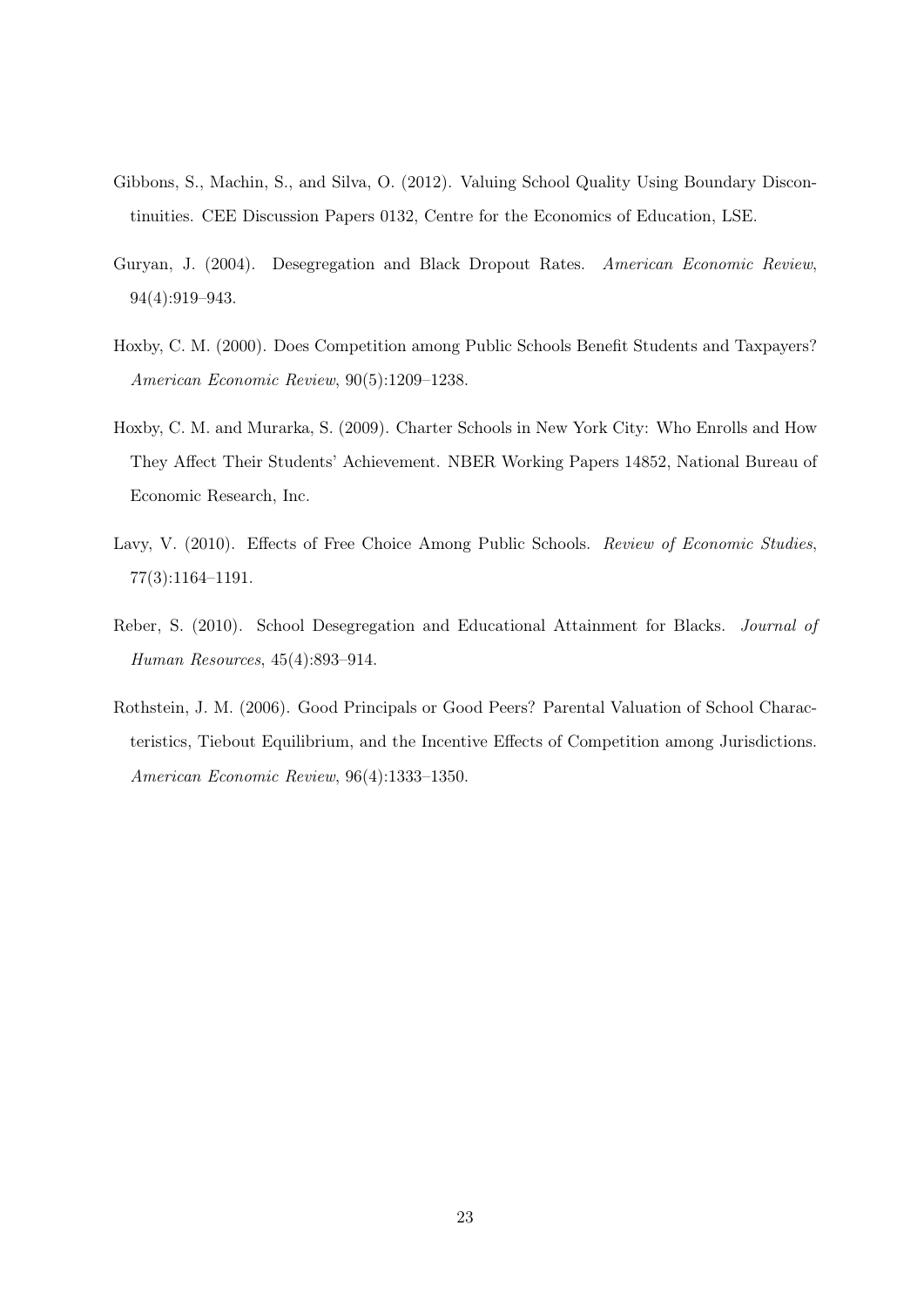## Tables and figures



Figure 1: Students' distribution by distance to school

Notes: Author's calculations on PLASC data for the period 2005-2011.





Notes: Author's calculations on PLASC data for the period 2005-2011.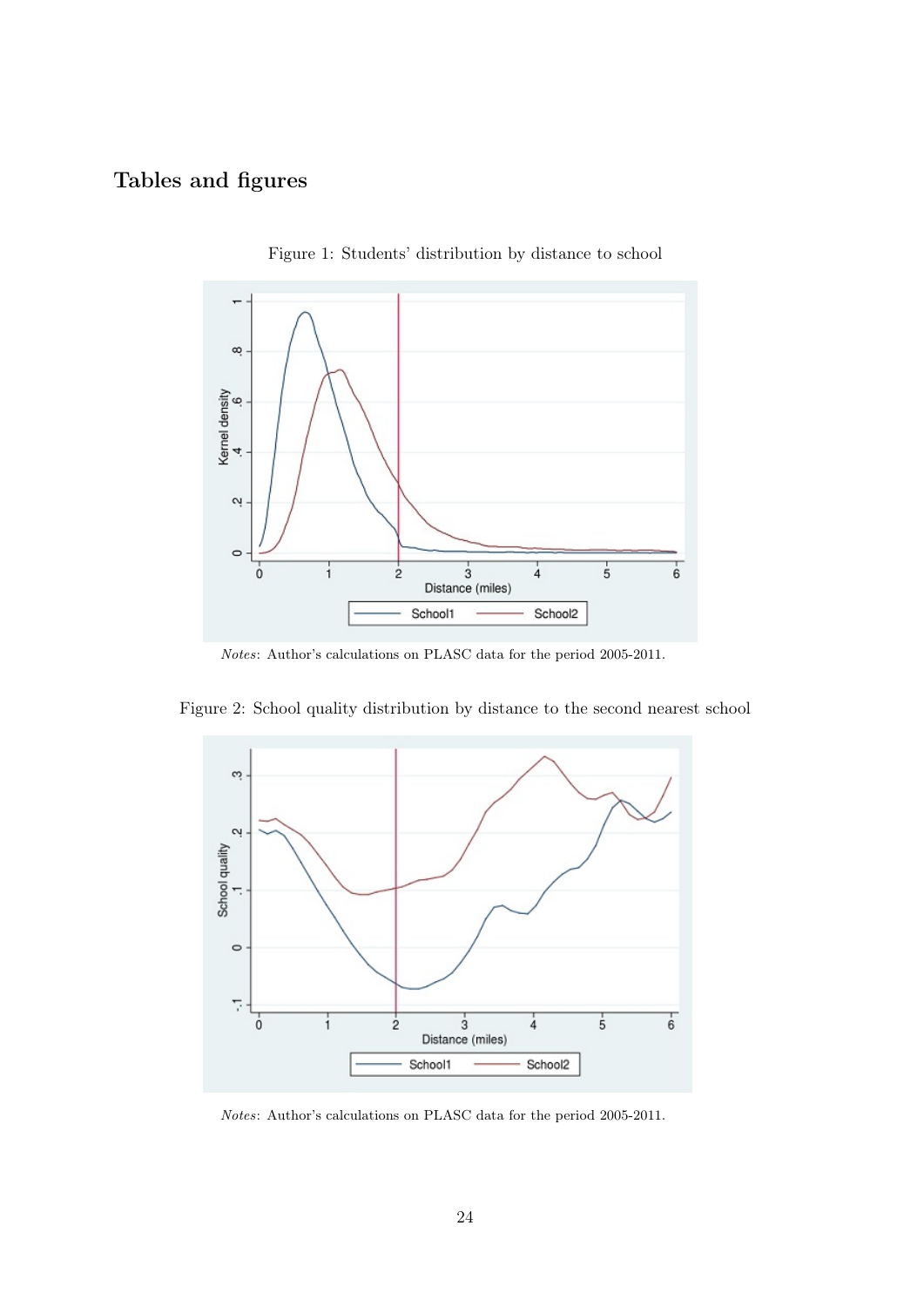|        | $dist_2 \leq 2$ | $2 < dist_2 < 3$ | $3 < dist_2$              |
|--------|-----------------|------------------|---------------------------|
| Before | NO              | NO               | Only if rejected at $S_1$ |
| After  | NO              | YES              | YES                       |

Table 1: Subsidy to attend second nearest school

## Table 2: Schools' characteristics

|                                   | All schools | Bottom decile | Top decile |
|-----------------------------------|-------------|---------------|------------|
| Panel A: Schools                  |             |               |            |
| Number of schools                 | 4,316       |               |            |
| Community schools $(\%)$          | 38.95       |               |            |
| Academies $(\%)$                  | 4.75        |               |            |
| Foundation schools $(\%)$         | 18.00       |               |            |
| Voluntary schools $(\%)$          | 1.78        |               |            |
| Other schools $(\%)$              | 36.52       |               |            |
| Number of new enrolments          | 171.22      | 85.63         | 297.15     |
| Average exit cohorts' test scores | 0.18        | $-0.82$       | 1.67       |
| Panel B: Students' composition    |             |               |            |
| White British $(\%)$              | 79.22       | 15.77         | 98.24      |
| FSME $(\%)$                       | 17.07       | 2.17          | 48.13      |
| Females $(\%)$                    | 49.06       | 18.16         | 86.38      |
| English speakers $(\%)$           | 88.55       | 35.4          | 99.97      |

Notes: Author's calculations on PLASC data. The table reports summary statistics for the period 2005-2011. Quality of school has been standardized yearly to have a mean of zero and a unit standard deviation.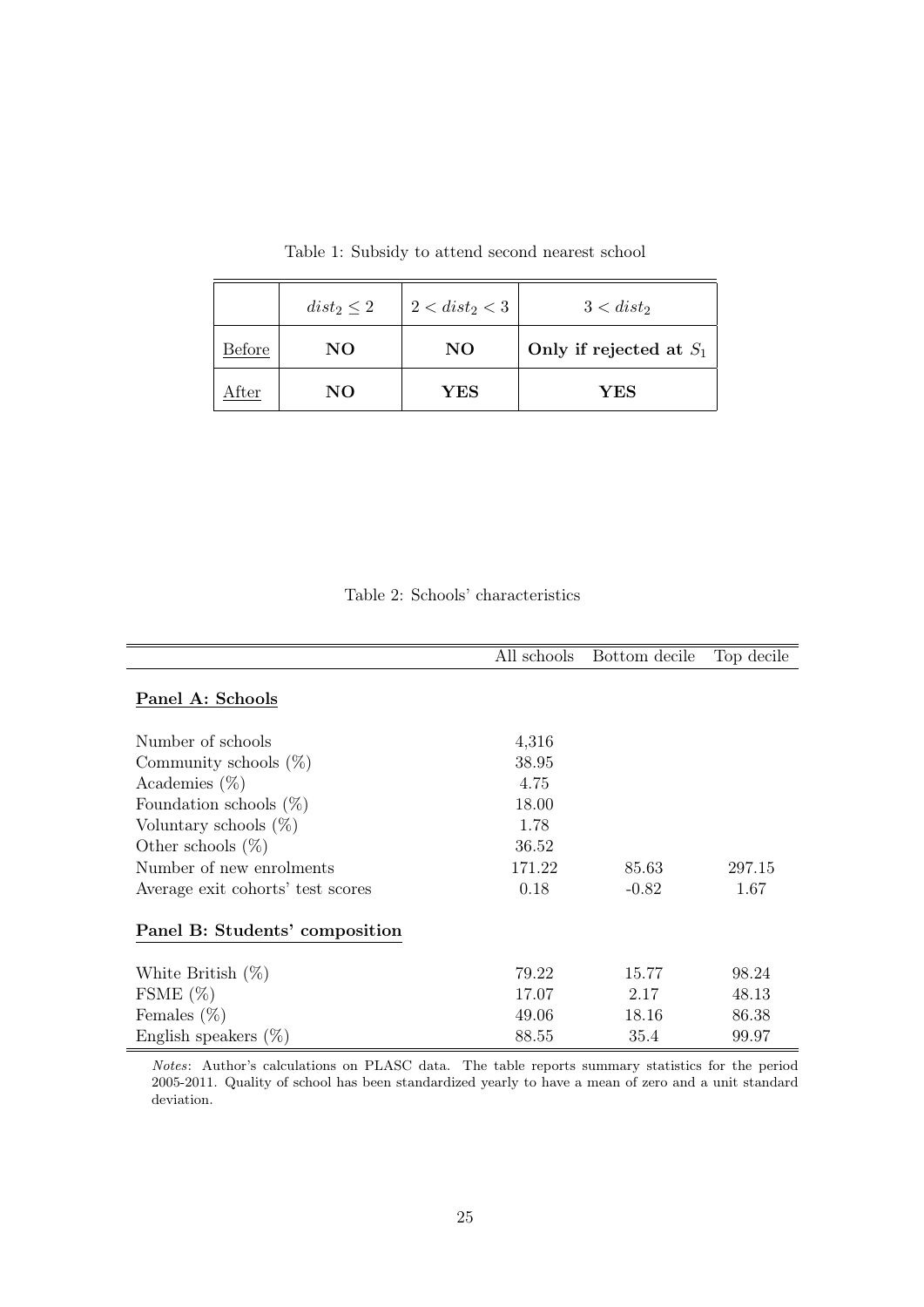|                                                    | All     | Eligible | Non eligible |
|----------------------------------------------------|---------|----------|--------------|
| Panel A: Demographics                              |         |          |              |
| White British $(\%)$                               | 66.54   | 86.44    | 61.71        |
| White Other $(\%)$                                 | 2.17    | 1.06     | 2.44         |
| Pakistani $(\%)$                                   | 4.06    | 1.15     | 4.79         |
| Indian $(\%)$                                      | 1.07    | 0.39     | 1.23         |
| Bangladeshi $(\%)$                                 | 2.33    | 0.42     | 2.81         |
| Black African $(\%)$                               | 4.27    | 1.17     | 5.00         |
| Other ethnic group $(\%)$                          | 19.56   | 9.36     | 22.02        |
| Females $(\%)$                                     | 49.42   | 49.08    | 49.51        |
| English speakers $(\%)$                            | 78.24   | 94.30    | 74.31        |
| Living in London $(\%)$                            | 21.84   | 4.72     | 26.14        |
| Panel B: Available schools                         |         |          |              |
| Distance to nearest school (miles)                 | 1.03    | 1.57     | 0.90         |
| Distance to second nearest school (miles)          | 1.83    | 3.03     | 1.54         |
| Distance to nearest school $\leq$ = 2 miles $(\%)$ | 92.85   | 74.84    | 97.22        |
| Attending nearest school $(\%)$                    | 44.26   | 59.43    | 40.64        |
| Attending second nearest school $(\%)$             | 17.36   | 10.98    | 18.94        |
| Quality of school attended                         | 0.007   | 0.08     | $-0.01$      |
| Quality of nearest school                          | 0.05    | 0.03     | 0.05         |
| Quality of second nearest school                   | 0.14    | 0.18     | 0.14         |
| N                                                  | 589,862 | 112,792  | 466,900      |

#### Table 3: FSME students' characteristics

Notes: Author's calculations on PLASC data. The table reports summary statistics for the period 2005-2011. Eligible students are defined as FSME individuals having the second nearest school between 2 and 6 miles from home.Quality of school has been standardized yearly to have a mean of zero and a unit standard deviation.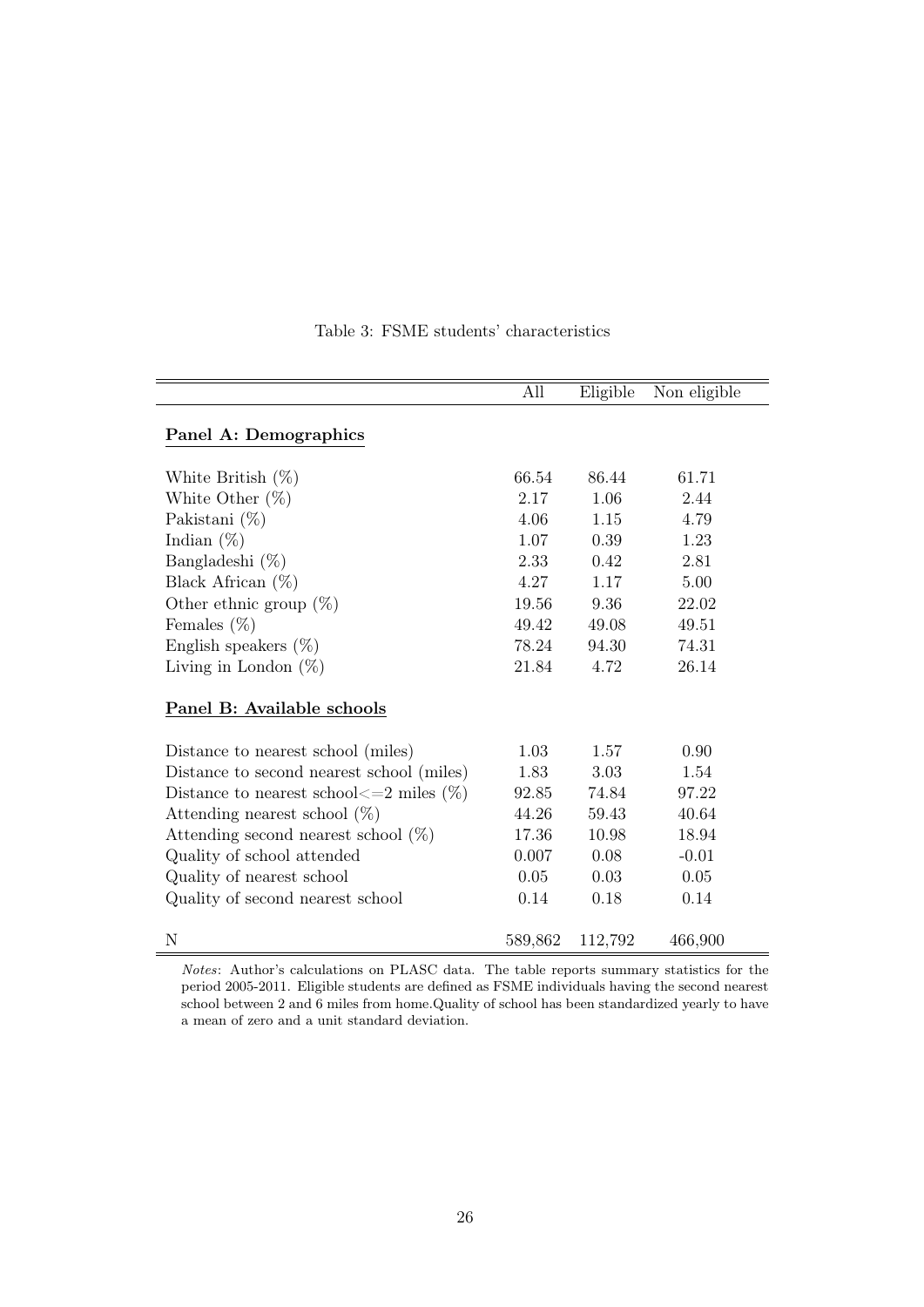|                                | $[1] % \includegraphics[width=0.9\columnwidth]{figures/fig_1a} \caption{The graph $\mathbf{M}_1$ is a function of the parameter $\mathbf{M}_1$ and the parameter $\mathbf{M}_2$ is a function of the parameter $\mathbf{M}_1$ and the parameter $\mathbf{M}_2$ is a function of the parameter $\mathbf{M}_1$ and the parameter $\mathbf{M}_2$ is a function of the parameter $\mathbf{M}_1$ and the parameter $\mathbf{M}_2$ is a function of the parameter $\mathbf{M}_1$ and the parameter $\mathbf{M}_2$ is a function of the parameter $\mathbf{M}_1$ and the parameter $\mathbf{M}_2$ is a function of the parameter $\mathbf{M}_1$.} \label{fig:fig:time}$ |            | $[3] % \includegraphics[width=1\textwidth]{images/Traj_4.pdf} \caption{Schematic diagram of the top of the top of the top of the top of the right. The left is the number of the top of the right.} \label{fig:Traj_4}$ | $[4] % \includegraphics[width=0.9\columnwidth]{figures/fig_4} \caption{A graph shows a function of the parameter $\{1,2,3,\cdots,4\}$, and the number of parameters $\{1,3,4,\cdots,4\}$, and the number of parameters $\{1,3,4,\cdots,4\}$, respectively.} \label{fig:2}$ | [5]       | [6]       |
|--------------------------------|------------------------------------------------------------------------------------------------------------------------------------------------------------------------------------------------------------------------------------------------------------------------------------------------------------------------------------------------------------------------------------------------------------------------------------------------------------------------------------------------------------------------------------------------------------------------------------------------------------------------------------------------------------------|------------|-------------------------------------------------------------------------------------------------------------------------------------------------------------------------------------------------------------------------|----------------------------------------------------------------------------------------------------------------------------------------------------------------------------------------------------------------------------------------------------------------------------|-----------|-----------|
| <b>ATTEND:</b>                 |                                                                                                                                                                                                                                                                                                                                                                                                                                                                                                                                                                                                                                                                  |            |                                                                                                                                                                                                                         |                                                                                                                                                                                                                                                                            |           |           |
|                                |                                                                                                                                                                                                                                                                                                                                                                                                                                                                                                                                                                                                                                                                  |            |                                                                                                                                                                                                                         |                                                                                                                                                                                                                                                                            |           |           |
| $1.$ School $1$                |                                                                                                                                                                                                                                                                                                                                                                                                                                                                                                                                                                                                                                                                  |            |                                                                                                                                                                                                                         |                                                                                                                                                                                                                                                                            |           |           |
| $dist_2 * post$                | $-0.019**$                                                                                                                                                                                                                                                                                                                                                                                                                                                                                                                                                                                                                                                       | $-0.019**$ | $-0.019***$                                                                                                                                                                                                             | $-0.021***$                                                                                                                                                                                                                                                                | $-0.015*$ | $-0.015*$ |
|                                | (0.006)                                                                                                                                                                                                                                                                                                                                                                                                                                                                                                                                                                                                                                                          | (0.006)    | (0.005)                                                                                                                                                                                                                 | (0.005)                                                                                                                                                                                                                                                                    | (0.006)   | (0.006)   |
| 2. School 2                    |                                                                                                                                                                                                                                                                                                                                                                                                                                                                                                                                                                                                                                                                  |            |                                                                                                                                                                                                                         |                                                                                                                                                                                                                                                                            |           |           |
| $dist_2 * post$                | $0.011***$                                                                                                                                                                                                                                                                                                                                                                                                                                                                                                                                                                                                                                                       | $0.011**$  | $0.011**$                                                                                                                                                                                                               | $0.012***$                                                                                                                                                                                                                                                                 | $0.009*$  | $0.009*$  |
|                                | (0.003)                                                                                                                                                                                                                                                                                                                                                                                                                                                                                                                                                                                                                                                          | (0.003)    | (0.003)                                                                                                                                                                                                                 | (0.003)                                                                                                                                                                                                                                                                    | (0.003)   | (0.003)   |
| 3. Other schools               |                                                                                                                                                                                                                                                                                                                                                                                                                                                                                                                                                                                                                                                                  |            |                                                                                                                                                                                                                         |                                                                                                                                                                                                                                                                            |           |           |
| $dist_2 * post$                | 0.008                                                                                                                                                                                                                                                                                                                                                                                                                                                                                                                                                                                                                                                            | 0.008      | 0.009                                                                                                                                                                                                                   | 0.009                                                                                                                                                                                                                                                                      | 0.006     | 0.006     |
|                                | (0.005)                                                                                                                                                                                                                                                                                                                                                                                                                                                                                                                                                                                                                                                          | (0.005)    | (0.005)                                                                                                                                                                                                                 | (0.005)                                                                                                                                                                                                                                                                    | (0.006)   | (0.006)   |
|                                |                                                                                                                                                                                                                                                                                                                                                                                                                                                                                                                                                                                                                                                                  |            |                                                                                                                                                                                                                         |                                                                                                                                                                                                                                                                            |           |           |
|                                |                                                                                                                                                                                                                                                                                                                                                                                                                                                                                                                                                                                                                                                                  |            |                                                                                                                                                                                                                         |                                                                                                                                                                                                                                                                            |           |           |
| Time Fixed Effects             | X                                                                                                                                                                                                                                                                                                                                                                                                                                                                                                                                                                                                                                                                | X          | X                                                                                                                                                                                                                       | X                                                                                                                                                                                                                                                                          | X         | X         |
| LA Fixed Effects               | X                                                                                                                                                                                                                                                                                                                                                                                                                                                                                                                                                                                                                                                                | X          | X                                                                                                                                                                                                                       | X                                                                                                                                                                                                                                                                          | X         | X         |
| Additional controls            | Χ                                                                                                                                                                                                                                                                                                                                                                                                                                                                                                                                                                                                                                                                | X          | X                                                                                                                                                                                                                       | X                                                                                                                                                                                                                                                                          | X         | X         |
| $dist_2$                       |                                                                                                                                                                                                                                                                                                                                                                                                                                                                                                                                                                                                                                                                  | X          | X                                                                                                                                                                                                                       | X                                                                                                                                                                                                                                                                          | X         | X         |
| $dist_1$                       |                                                                                                                                                                                                                                                                                                                                                                                                                                                                                                                                                                                                                                                                  |            | X                                                                                                                                                                                                                       | X                                                                                                                                                                                                                                                                          | X         | X         |
| $dist_2 > 6$ <sup>*</sup> time |                                                                                                                                                                                                                                                                                                                                                                                                                                                                                                                                                                                                                                                                  |            |                                                                                                                                                                                                                         | X                                                                                                                                                                                                                                                                          |           | X         |
| Postcode Fixed Effects         |                                                                                                                                                                                                                                                                                                                                                                                                                                                                                                                                                                                                                                                                  |            |                                                                                                                                                                                                                         |                                                                                                                                                                                                                                                                            | X         | X         |
|                                |                                                                                                                                                                                                                                                                                                                                                                                                                                                                                                                                                                                                                                                                  |            |                                                                                                                                                                                                                         |                                                                                                                                                                                                                                                                            |           |           |
| $\mathcal N$                   | 360,230                                                                                                                                                                                                                                                                                                                                                                                                                                                                                                                                                                                                                                                          | 360,230    | 360,230                                                                                                                                                                                                                 | 360,230                                                                                                                                                                                                                                                                    | 360,230   | 360,230   |

Table 4: Effect of the policy on the probability of attending the two nearest schools

Notes: OLS estimates. Clustered (at the Local Authority level) standard errors in parenthesis. Treatment group is defined as pupils with the second closest school between 2 and 6 miles from home. Distance from school is measured as the shortest route between pupils' postcode in Year 6 and secondary school's postcode attended in Year 7. Controls include gender, a dummy for whether the pupil defined herself as "White British" and a dummy for being English native speaker. Controls for distance are polynomials of the  $2^{\rm nd}$  order.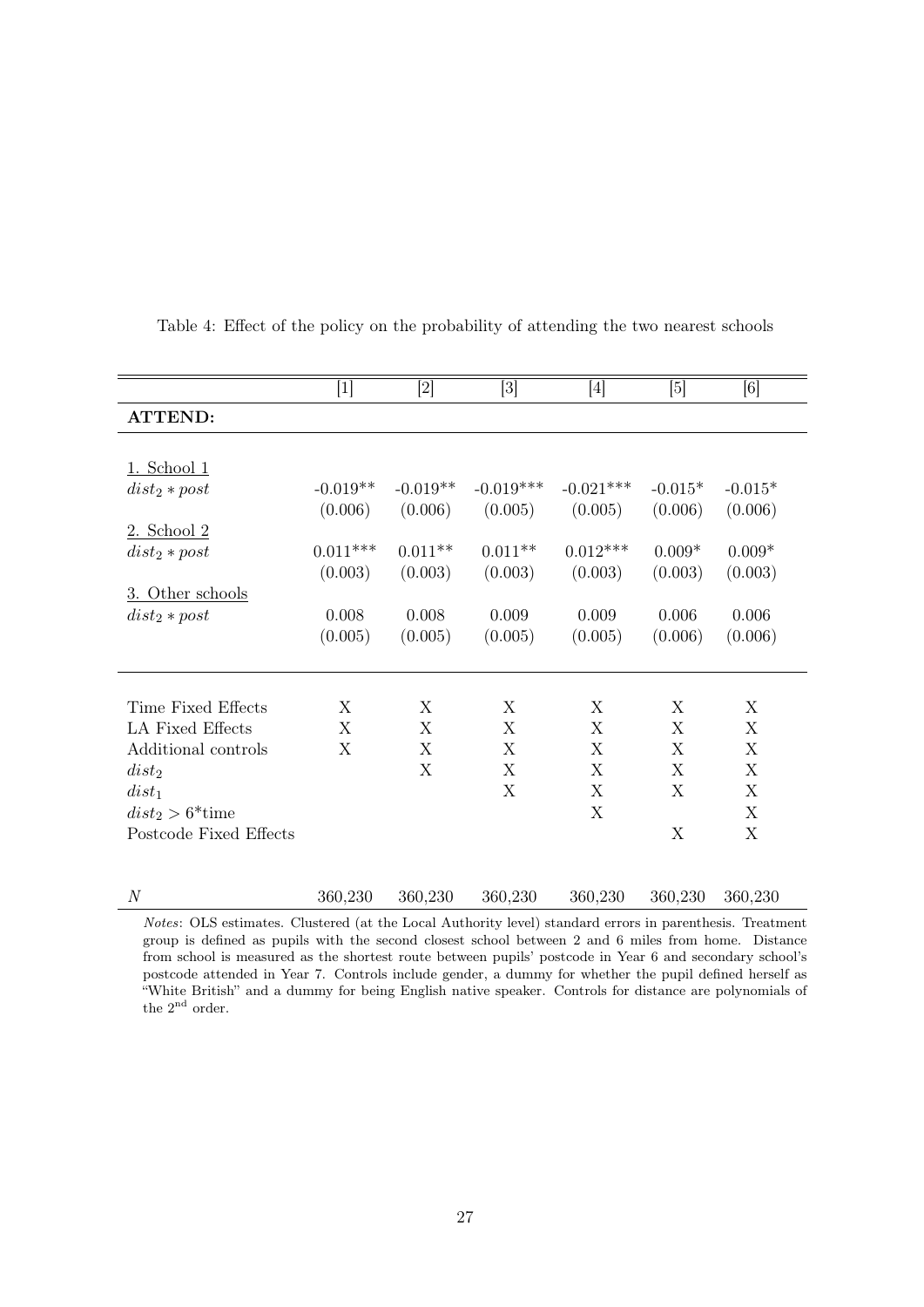|                                | $[1]$     | $[2]$     | $[3]$     | $[4]$       | $[5]$     | [6]       | $\cal N$ |
|--------------------------------|-----------|-----------|-----------|-------------|-----------|-----------|----------|
| <b>SCHOOL QUALITY:</b>         |           |           |           |             |           |           |          |
|                                |           |           |           |             |           |           |          |
| 1. Test scores (whole period)  |           |           |           |             |           |           |          |
| $dist_2 * post$                | $-0.006$  | $-0.006$  | $-0.006$  | $-0.007$    | $-0.012$  | $-0.012*$ | 358,351  |
|                                | (0.006)   | (0.006)   | (0.006)   | (0.007)     | (0.006)   | (0.006)   |          |
| 2. Test scores $(2005)$        |           |           |           |             |           |           |          |
| $dist_2 * post$                | $-0.000$  | $-0.001$  | $-0.000$  | $-0.002$    | $-0.015*$ | $-0.015*$ | 348,573  |
|                                | (0.008)   | (0.008)   | (0.008)   | (0.008)     | (0.006)   | (0.006)   |          |
| 3.% White British              |           |           |           |             |           |           |          |
| $dist_2 > 2$                   | $1.541**$ | $1.549**$ | $1.550**$ | $1.549**$   | $1.493*$  | $1.542*$  | 350,566  |
|                                | (0.583)   | (0.581)   | (0.582)   | (0.592)     | (0.678)   | (0.685)   |          |
| 4. % FSME                      |           |           |           |             |           |           |          |
| $dist_2 > 2$                   | $0.609*$  | $0.604*$  | $0.601*$  | $0.657*$    | $0.536*$  | $0.573*$  | 350,566  |
|                                | (0.256)   | (0.253)   | (0.253)   | (0.257)     | (0.284)   | (0.287)   |          |
| 5. % English                   |           |           |           |             |           |           |          |
| $dist_2 > 2$                   | 0.457     | 0.463     | 0.463     | 0.464       | 0.439     | 0.454     | 350,566  |
|                                | (0.279)   | (0.278)   | (0.279)   | (0.290)     | (0.311)   | (0.318)   |          |
|                                |           |           |           |             |           |           |          |
| Time Fixed Effects             | X         | X         | X         | X           | X         | X         |          |
| LA Fixed Effects               | X         | X         | X         | X           | X         | X         |          |
| Additional controls            | X         | X         | X         | X           | X         | X         |          |
| $dist_2$                       |           | X         | X         | X           | X         | X         |          |
| $dist_1$                       |           |           | X         | X           | X         | X         |          |
| $dist_2 > 6$ <sup>*</sup> time |           |           |           | $\mathbf X$ |           | X         |          |
| Postcode Fixed Effects         |           |           |           |             | X         | X         |          |
|                                |           |           |           |             |           |           |          |

Table 5: Effect of the policy on the quality of the school attended

Notes: OLS estimates. Clustered (at the Local Authority level) standard errors in parenthesis. Treatment group is defined as pupils with the second closest school between 2 and 6 miles from home. Distance from school is measured as the shortest route between pupils' postcode in Year 6 and secondary school's postcode attended in Year 7. Controls include gender, a dummy for whether the pupil defined herself as "White British" and a dummy for being English native speaker. Controls for distance are polynomials of the  $2<sup>nd</sup>$  order.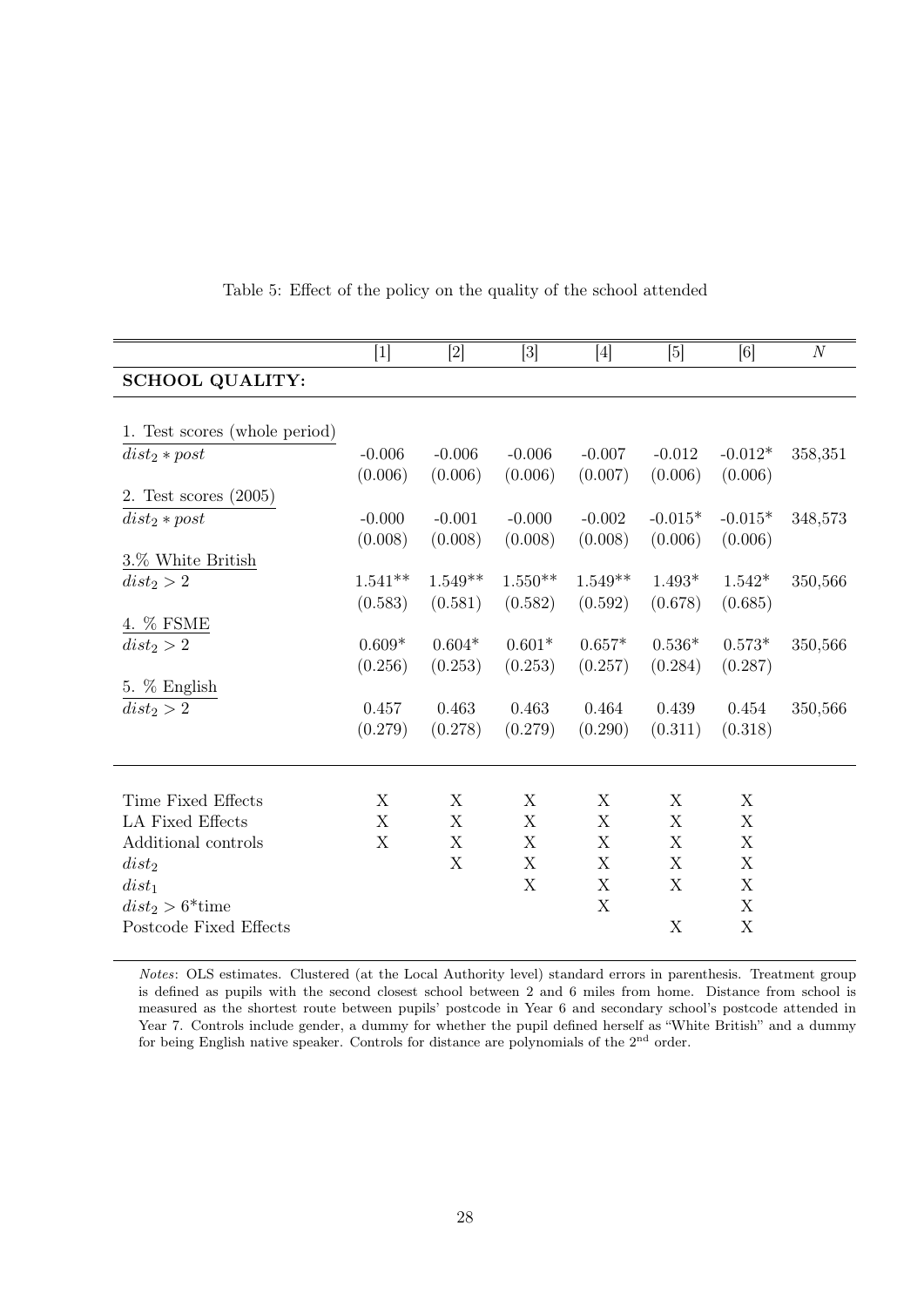| I<br>I<br>î    |
|----------------|
| ţ<br>)         |
|                |
| )<br> <br>     |
| - הממיני מומרי |
| i<br>i         |
|                |
| j<br>i         |

|                                                                                                                                                                                                                                                                                                                                                                                                                                                      |              | BY DIST <sub>1</sub> :  |                         | BY QUALITY:          |                | BY REGION:   | BY IDACI:                                                                                                         |               |
|------------------------------------------------------------------------------------------------------------------------------------------------------------------------------------------------------------------------------------------------------------------------------------------------------------------------------------------------------------------------------------------------------------------------------------------------------|--------------|-------------------------|-------------------------|----------------------|----------------|--------------|-------------------------------------------------------------------------------------------------------------------|---------------|
|                                                                                                                                                                                                                                                                                                                                                                                                                                                      | $Dist_1 < 1$ | $Dist_1 >$              | $Q_1 < Q_2$             | $Q_1 > Q_2$          | Urban          | Rural        | Bottom 50%                                                                                                        | Top $50\%$    |
|                                                                                                                                                                                                                                                                                                                                                                                                                                                      | $=$          | $\mathbf{z}$            | $\mathfrak{S}$          | $\overline{4}$       | $\overline{5}$ | $\odot$      | $\overline{z}$                                                                                                    | $\infty$      |
| $1.$ School $1$                                                                                                                                                                                                                                                                                                                                                                                                                                      |              |                         |                         |                      |                |              |                                                                                                                   |               |
| $dist_2 * post$                                                                                                                                                                                                                                                                                                                                                                                                                                      | $-0.007$     | $-0.022*$               | $-0.010$                |                      |                | $-0.024**$   | $-0.014$                                                                                                          | $-0.017*$     |
|                                                                                                                                                                                                                                                                                                                                                                                                                                                      | (0.008)      | (0.008)                 | (0.008)                 | $-0.021*$<br>(0.009) | (0.003)        | (0.007)      | (0.010)                                                                                                           | (0.008)       |
| 2. School 2                                                                                                                                                                                                                                                                                                                                                                                                                                          |              |                         |                         |                      |                |              |                                                                                                                   |               |
| $dist_2 * post$                                                                                                                                                                                                                                                                                                                                                                                                                                      | $0.003\,$    | $0.011\,$               | $0.003\,$               | $0.016*$             | $0.004\,$      | $0.013*$     | 0.006                                                                                                             | $0.008\,$     |
|                                                                                                                                                                                                                                                                                                                                                                                                                                                      | (0.004)      | (0.006)                 | (0.005)                 | (0.007)              | (0.006)        | (0.005)      | (0.008)                                                                                                           | (0.004)       |
| 3. Other schools                                                                                                                                                                                                                                                                                                                                                                                                                                     |              |                         |                         |                      |                |              |                                                                                                                   |               |
| $dist_2 * post$                                                                                                                                                                                                                                                                                                                                                                                                                                      | 0.004        | $0.010\,$               | 0.007                   | 0.005                | 0.009          | 0.009        | $0.001\,$                                                                                                         | 0.010         |
|                                                                                                                                                                                                                                                                                                                                                                                                                                                      | (0.007)      | (0.009)                 | (0.008)                 | (0.008)              |                | (0.008)      | (0.008)                                                                                                           | (0.008)       |
|                                                                                                                                                                                                                                                                                                                                                                                                                                                      |              |                         |                         |                      |                |              |                                                                                                                   |               |
| Time Fixed Effects                                                                                                                                                                                                                                                                                                                                                                                                                                   |              | $\overline{\mathsf{X}}$ | $\overline{\mathsf{X}}$ |                      |                |              | ×                                                                                                                 | ×             |
| LA Fixed Effects                                                                                                                                                                                                                                                                                                                                                                                                                                     |              |                         |                         |                      |                |              |                                                                                                                   |               |
| Additional controls                                                                                                                                                                                                                                                                                                                                                                                                                                  | <b>xxxxx</b> | <b>XXXXX</b>            | $\times \times \times$  | <b>xxxxx</b>         | <b>xxxxx</b>   | <b>XXXXX</b> | <b>XXXXXX</b>                                                                                                     | <b>XXXXXX</b> |
| $dist_2$                                                                                                                                                                                                                                                                                                                                                                                                                                             |              |                         |                         |                      |                |              |                                                                                                                   |               |
| $dist_1$                                                                                                                                                                                                                                                                                                                                                                                                                                             |              |                         | $\times \times$         |                      |                |              |                                                                                                                   |               |
| $dist_2 > 6^{*\!}\mathrm{time}$                                                                                                                                                                                                                                                                                                                                                                                                                      |              |                         |                         |                      |                |              |                                                                                                                   |               |
| Postcode Fixed Effects                                                                                                                                                                                                                                                                                                                                                                                                                               | $\times$     | $\times$                | $\mathsf{X}$            | $\times$             | $\times$       | $\times$     |                                                                                                                   |               |
|                                                                                                                                                                                                                                                                                                                                                                                                                                                      |              |                         |                         |                      |                |              |                                                                                                                   |               |
|                                                                                                                                                                                                                                                                                                                                                                                                                                                      | 252,906      | 107,324                 | 203,948                 | 154.093              | 92,884         | 241,948      | 244,241                                                                                                           | 115,989       |
| Notes: OLS estimates. Clustered (at the Local Authority level) standard errors in parenthesis. Treatment group is defined as pupils<br>with the second closest school between 2 and 6 miles from home. Distance from school is measured as the shortest route between pupils'<br>postcode in Year 6 and secondary school's postcode attended in Year 7. Controls include gender, a dummy for whether the pupil defined<br>herself as "White British" |              |                         |                         |                      |                |              | and a dummy for being English native speaker. Controls for distance are polynomials of the 2 <sup>nd</sup> order. |               |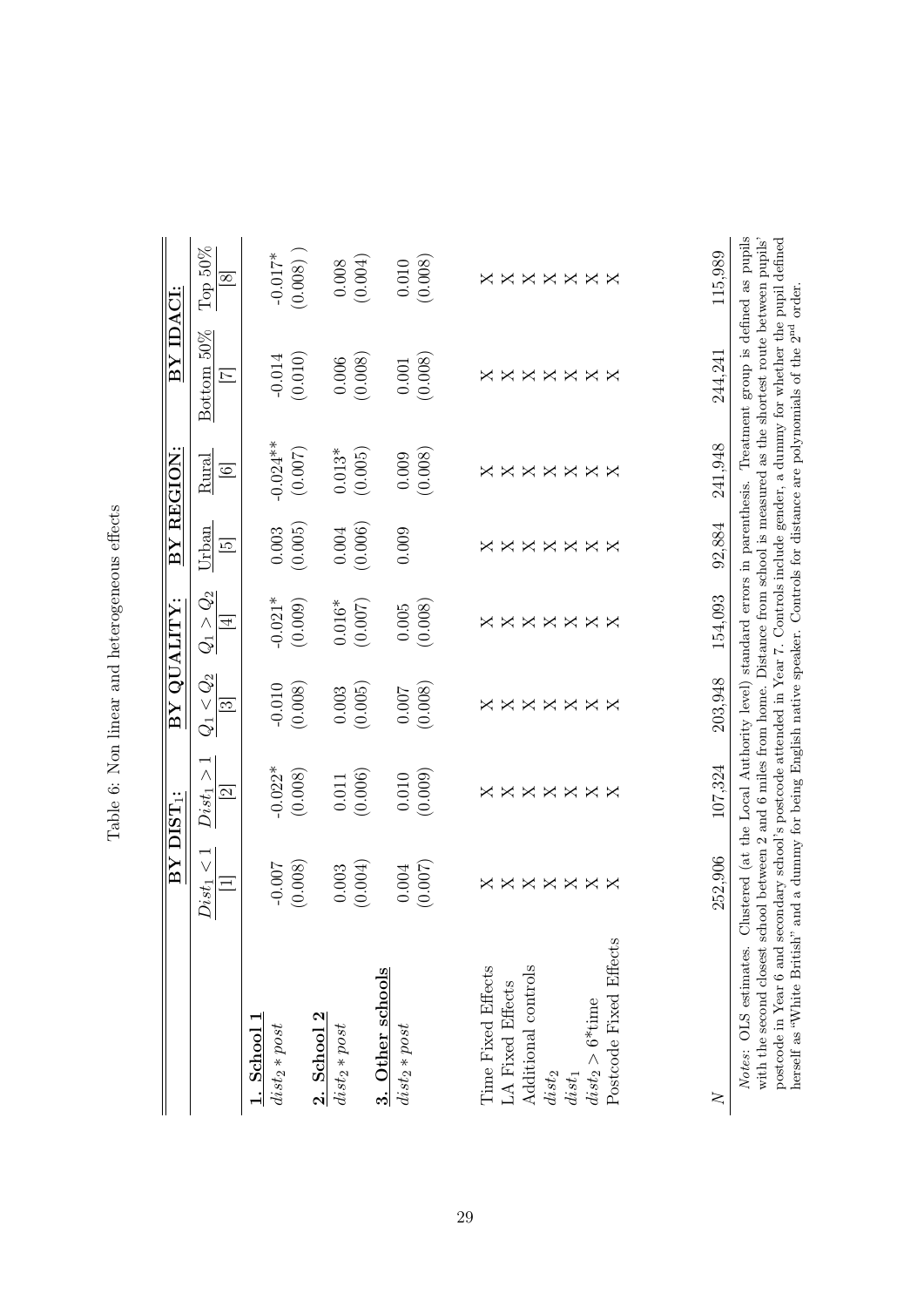|                                                                                                                                                                                                                                                                                                                                                                                                                                                                                                                                                                          | FSME STATUS:            | $\texttt{SCHOOL}_1 \texttt{QUALITY}$ : |                          | $\mathrm{SCH}\mathrm{OOL}_2\;\mathrm{QUALITY}\colon$ |                           |
|--------------------------------------------------------------------------------------------------------------------------------------------------------------------------------------------------------------------------------------------------------------------------------------------------------------------------------------------------------------------------------------------------------------------------------------------------------------------------------------------------------------------------------------------------------------------------|-------------------------|----------------------------------------|--------------------------|------------------------------------------------------|---------------------------|
|                                                                                                                                                                                                                                                                                                                                                                                                                                                                                                                                                                          |                         | (whole period<br>Test scores           | Test scores<br>(2005)    | (whole period<br>Test scores                         | Test scores<br>(2005)     |
|                                                                                                                                                                                                                                                                                                                                                                                                                                                                                                                                                                          | $\equiv$                | $\overline{\mathcal{C}}$               | $\overline{\mathcal{S}}$ | $\overline{4}$                                       | $\overline{5}$            |
| $dist_2 * post$                                                                                                                                                                                                                                                                                                                                                                                                                                                                                                                                                          | 0.003                   | 0.003                                  | 0.000                    | 0.001                                                | 0.000                     |
|                                                                                                                                                                                                                                                                                                                                                                                                                                                                                                                                                                          | (0.002)                 | (0.004)                                | (0.000)                  | (0.003)                                              | (0.001)                   |
| <b>Time Fixed Effects</b>                                                                                                                                                                                                                                                                                                                                                                                                                                                                                                                                                |                         |                                        |                          |                                                      |                           |
| LA Fixed Effects                                                                                                                                                                                                                                                                                                                                                                                                                                                                                                                                                         |                         | ◁                                      |                          | ×                                                    | $\boldsymbol{\mathsf{X}}$ |
| Additional controls                                                                                                                                                                                                                                                                                                                                                                                                                                                                                                                                                      | ≺                       |                                        |                          | $\triangleright$<br>≺                                | ×                         |
| $dist_2$                                                                                                                                                                                                                                                                                                                                                                                                                                                                                                                                                                 | $\Join$                 | ◁                                      |                          | ×                                                    | ×                         |
| $dist_1$                                                                                                                                                                                                                                                                                                                                                                                                                                                                                                                                                                 | ×                       | ×                                      | ×                        | $\boldsymbol{\mathsf{X}}$                            | $\mathsf{X}$              |
| $dist_2 > 6*t$ time                                                                                                                                                                                                                                                                                                                                                                                                                                                                                                                                                      | ×                       | ×                                      | ×                        | $\boldsymbol{\mathsf{X}}$                            | X                         |
| Effects<br>Postcode Fixec                                                                                                                                                                                                                                                                                                                                                                                                                                                                                                                                                | $\overline{\mathsf{X}}$ | $\mathsf{X}$                           | $\overline{\mathsf{X}}$  | X                                                    | $\mathsf{X}$              |
|                                                                                                                                                                                                                                                                                                                                                                                                                                                                                                                                                                          |                         |                                        |                          |                                                      |                           |
|                                                                                                                                                                                                                                                                                                                                                                                                                                                                                                                                                                          | 1,617,441               | 252,906                                | 252,906                  | 252,906                                              | 252,906                   |
| route between pupils' postcode in Year 6 and secondary school's postcode attended in Year 7. Controls include gender, a<br>as pupils with the second closest school between 2 and 6 miles from home. Distance from school is measured as the shortest<br>dummy for whether the pupil defined herself as "White British" and a dummy for being English native speaker. Controls for<br>Notes: OLS estimates. Clustered (at the Local Authority level) standard errors in parenthesis. Treatment group is defined<br>distance are polynomials of the 2 <sup>nd</sup> order |                         |                                        |                          |                                                      |                           |

Table 7: Programme correlation with FSME status and available schools' quality Table 7: Programme correlation with FSME status and available schools' quality